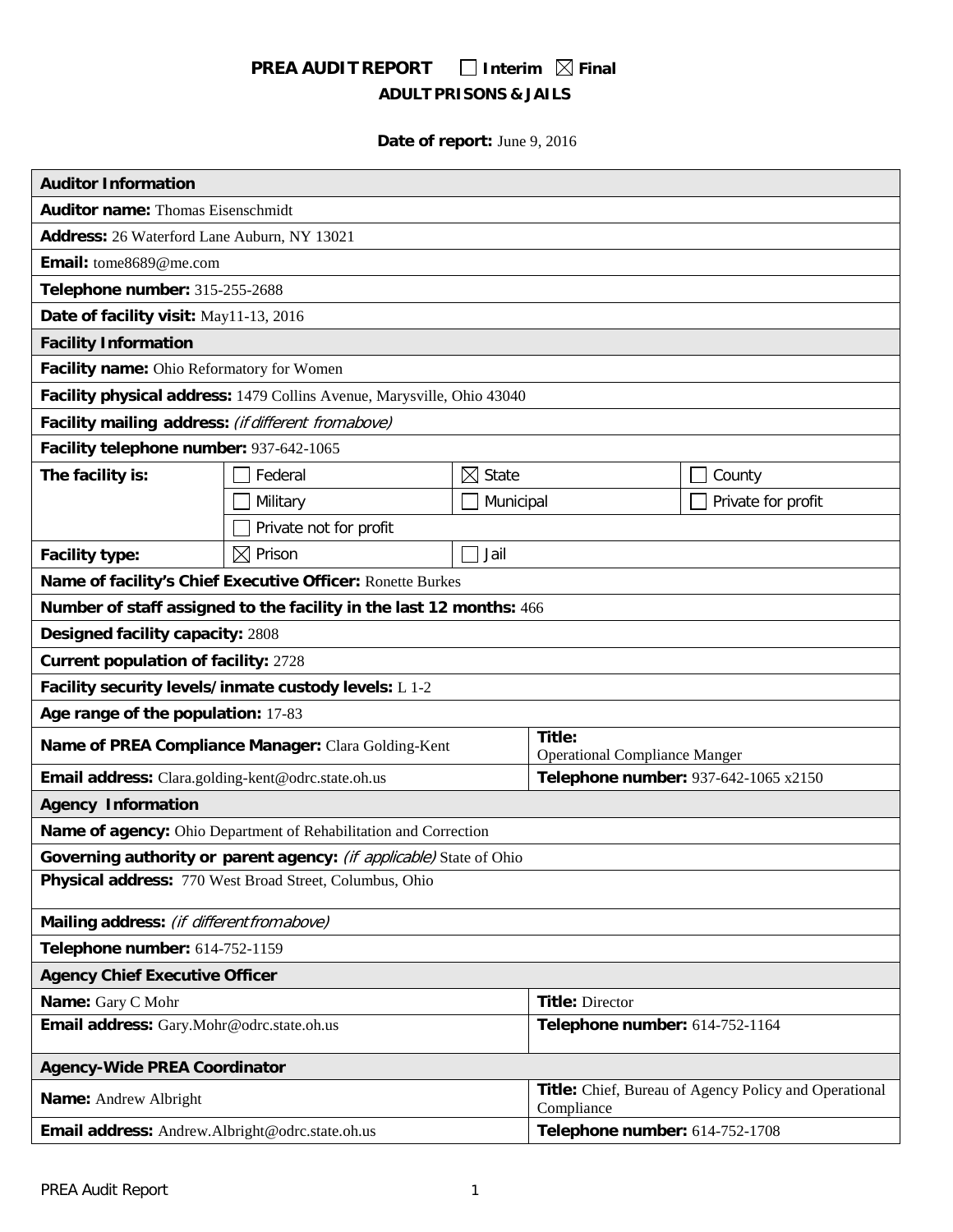### **AUDITFINDINGS**

### **NARRATIVE**

The auditor received PREA related documents from the Ohio Reformatory for Women and the Agency (ODRC) approximately 7 weeks prior to the audit. The auditor had the opportunity to speak with the Sexual Assault Response Network Central Ohio (SARNCO), the advocacy group that provides support services for victims of sexual assault during the site visit. The Director Heather Murphy discussed in detail the services she provides to the facility. She indicated the advocate agency address and phone number is provided on each poster throughout ORW so inmatescan contact the Center directly.

The auditor took part in the three day ACA reaccreditation process prior to the PREA audit. As a result the entire facility was toured prior to the actual start of the PREA audit allowing the auditor more time to conduct interviews. The entrance briefing for the PREA audit was held on May 11, 2016 and once completed the facility tour was started. A list of random inmates from each of the housing units, inmates disclosing prior victimization, inmates reporting allegations of sexual assault, a disabled inmate, and inmates identifying LGBTI were interviewed. This number totaled 26 inmates including one (1) from death row.

Once the inmate interviews were completed the specialized staff interviews were conducted. They included the following staff: Health Care staff, Human Recourses, Mid-Level Supervisors, Intake Staff Orientation staff, Intake Staff (Risk Assessment) , Risk of Victimization Assessment (Case Manager, Unit Manager, and Unit Manager Chief), Mental Health Staff, Segregation Supervisor, Retaliation Monitor, Incident Review Team Member, PREA Compliance Manager, Facility Investigator, State Police Investigator and the Warden.

Training records for all required staff training were verified as were additional trainings verified for the Facility Investigator, Medical and Mental Health, full and part time staff, and the facility victim support staff.

The auditor spent a significant amount of time with the Facility Investigator reviewing his investigative files. The ORW Administrative Investigator is very conscientious about his duties and responsibilities. The auditor reviewed case files, filed within the last 12 months. In 2015 there were sixteen (16) sexual abuse allegations made and investigated. Nine (9) of these allegations were made against other inmates. Two (2) were unsubstantiated, five (5) were unfounded and two (2) were unsubstantiated. The two (2) substantiated cases did not result in criminal charges. There were seven (7) sexual abuse allegations made against staff. One (1) was unsubstantiated, one (1) unfounded and five (5) were substantiated. Of the five (5) allegations substantiated, one inmate made two separate allegations against one employee. Four (4) individuals were removed or they resigned from their positions as the result of the substantiated findings. In 2016, there were ten (10) allegations of sexual abuse made and investigated. Three (3) were made against other inmates and upon completion of the investigation were designated as unfounded. There were three (3) allegations made against staff. Two (2) were unfounded and one (1) was substantiated. Four (4) allegations of sexual abuse are still under investigation. ORW investigated in 2015 two (2) allegations of sexual harassment both made against other inmates. One of these cases were unfounded and the other was unsubstantiated. In 2016 there has been no cases of sexual harassment allegations made to date.

The audit notification and contact information was posted throughout the facility alerting inmates and staff of the audit dates and times. The auditor heard no concerns about any cases from the inmates during the site visit, during the tour of the facilty or during random interviews of inmates. The auditor did not receive any letters, confidential or otherwise from any inmate prior to or during the site visit.

At the conclusion of the site visit at the Ohio Reformatory for Women the auditor met with Warden Ronette Burkes and her Executive Staff. The auditor let those in attendance know that he could not give them a specific outcome at this point but did leave them with some preliminary findings. He thanked everyone for their obvious hard work and asked them to continue their commitment to ensure compliance to the Prison Rape Elimination Act.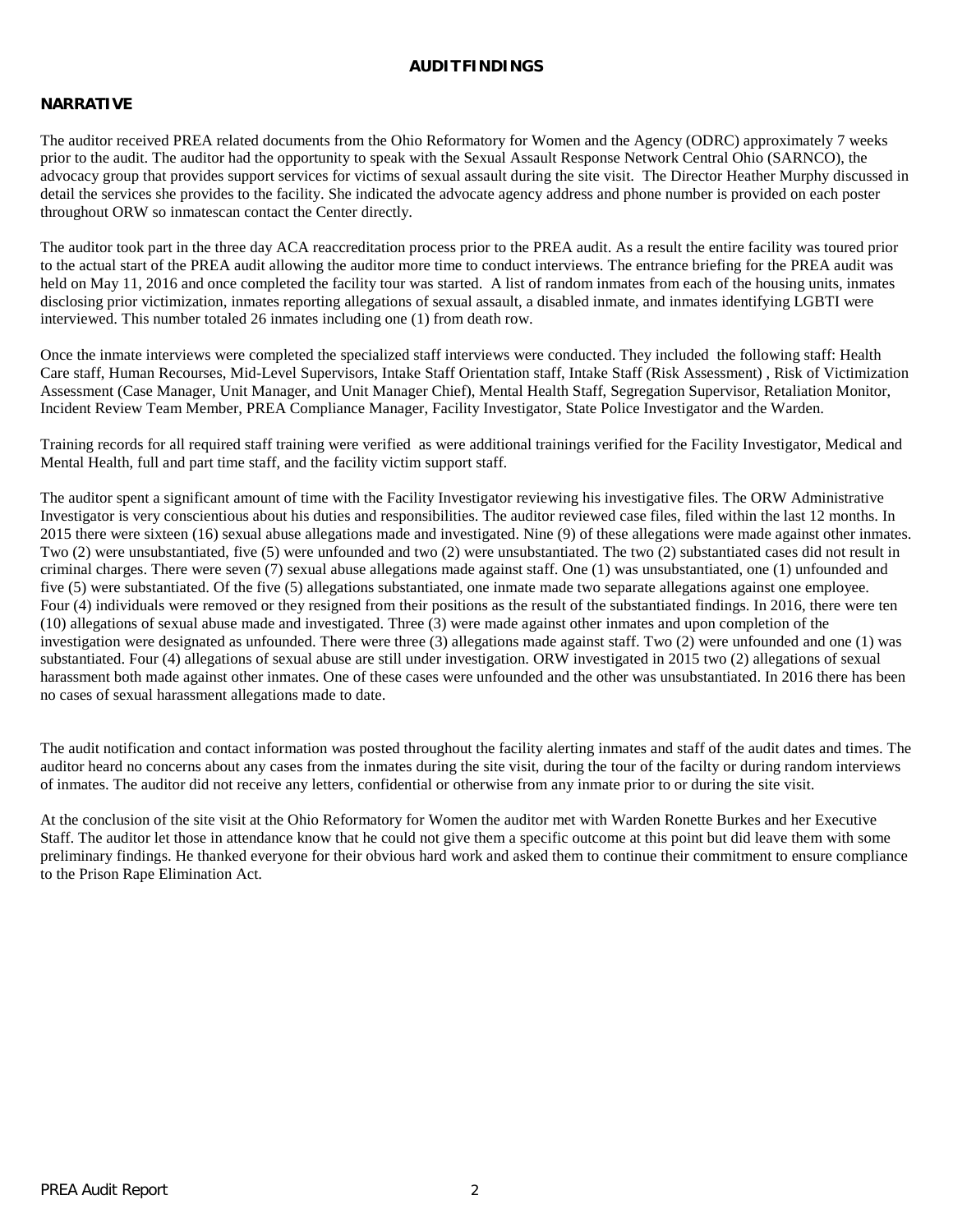### **DESCRIPTION OF FACILITY CHARACTERISTICS**

The Ohio Reformatory for Women is located at 1479 Collins Avenue on the Southwest edge of the city of Marysville, Union County, Ohio. The 30 acre secure compound and two out-buildings are located on 227 acres of level, cleared, state-owned land. The roughly square, enclosed compound is surrounded by two 14 foot fences separated by an approximately 20 foot no man's land. The outer fence is topped by four courses of razor ribbon with two additional courses at the base. The interior fence is topped by an additional course of razor ribbon. There are two breaches in the facility perimeter: the Entry Building which has two doors and two gates forming pedestrian sally port and the Truck Trap which has two swing and two slider gates for pedestrian and vehicle traffic respectively. At this writing there are no motion detection or additional deterrent devices built into the secure perimeter. All offender housing, programming and most support operations take place inside the compound enclosure. The one active building outside the secure perimeter immediately adjacent to the vehicle gate houses the receiving/distribution warehouse and vehicle maintenance operations.

Structures within the fence represent several generations of construction from 1916 through 2008. Two buildings are currently condemned, unoccupied, and slated for demolition. The facility presents an open campus; none of the buildings are connected by corridors or covered walkways. There are two control fences in the compound: one to separate the reception/diagnostic unit from the general population compound and a second following the eastern perimeter fence from the Industries building to the Kennedy housing unit to discourage approach. The organic nature of the facility's growth has created a confusing array of buildings grouped either east or north of the Harmon building forming one small and one larger open quad. Facility staff has been flexible and creative in re-use of older plant to create appropriate locations for both support functions and program operations.

Most employees and all visitors process into facility through the Entrance Building located on the southwest corner of the institution. The following campus description roughly follows a counter clockwise path around the compound from this point. In addition to entry screening, the Entrance Building houses the institution's lock shop and armory.

Directly in front of the entry sally port to the east is the low, gracious, stone Harmon Building, built in 1916. The Harmon Building currently houses all the executive and administrative offices, the control center, training classrooms and the mailroom on the first floor. The basement of this building houses most of the maintenance tool and store rooms, the central chemical room, the facility package room and a newly relocated tilapia fish farming operation. The Inmate Visiting Hall is located in the southwest corner of the Harmon Building in a small theater space converted from its 1916 design purpose.

The Powerhouse is located east of the Harmon building has been converted to use natural gas to heat approximately 85% of the buildings and produce domestic hot water for the entire facility. Immediately adjacent to the powerhouse there is an emergency generator capable of powering the entire facility for approximately one week before refueling. There are secondary generators in the following buildings: Arn Complex, Kennedy, Correctional Food Service/Med building, Camp Meridian and Powerhouse which were left in place after installation of the primary emergency generator. All are maintained in operational readiness.

The Garage is attached to the powerhouse and housed vehicle maintenance operations until they were moved outside the fence. This building now houses the Web Design vocational program and, on the second floor of the building, Intensive Prison Program education program. This program allows the inmates to obtain their GED and gain employable skills in the cabling program.

The School Annex building is located next to the Garage. This two story building houses the cosmetology program, Office of Public Defender, Computer Applications for Business (CAB) program, and the Sinclair Community College program. The Cosmetology program has one teacher position and enrollment capacity of twenty (20) students. At the completion of 1500 hours students are eligible for examination to receive their Cosmetology license. CAB is a 600 hour vocational program providing twenty (20) students with the latest office skills featuring: Office 2003 (Word, Excel, Access, PowerPoint and Publisher). The Sinclair Community College offers two one year certificate programs: Introduction to the Workplace and Culinary Technology. Finally, the Ohio Public Defender operates a prison legal service office on the third floor of the School Annex to assist inmates with their criminal cases.

The Institution Laundry, located next to the School Annex, has one 125 pound and two 75 pound capacity industrial washers to launder inmate clothing from close security housing, reception, and the hospital in addition to sheets, blankets, and mop heads from all institution locations.

The old Correctional Food Service building, located next to the Laundry, now houses the Quartermaster (inmate clothing issue) and the Inmate Commissary operations.

Jean Goche cottage, immediately next door, is a reintegration housing unit for level 1 and level 2 status inmates and houses inmates in the basement (27 beds), first floor (46 beds), and second floor (45 beds). Many long-term offenders live in this unit which houses the Circle Tail Dog program to train dogs from the local pound in basic obedience which improves their chances for adoption. Some Circle Tails dogs are also trained to assist for the hearing impaired, the wheelchair bound or for work in nursing care facilities. In addition to the dogs, there are a limited number of cats in residence when found unadoptable by the shelter.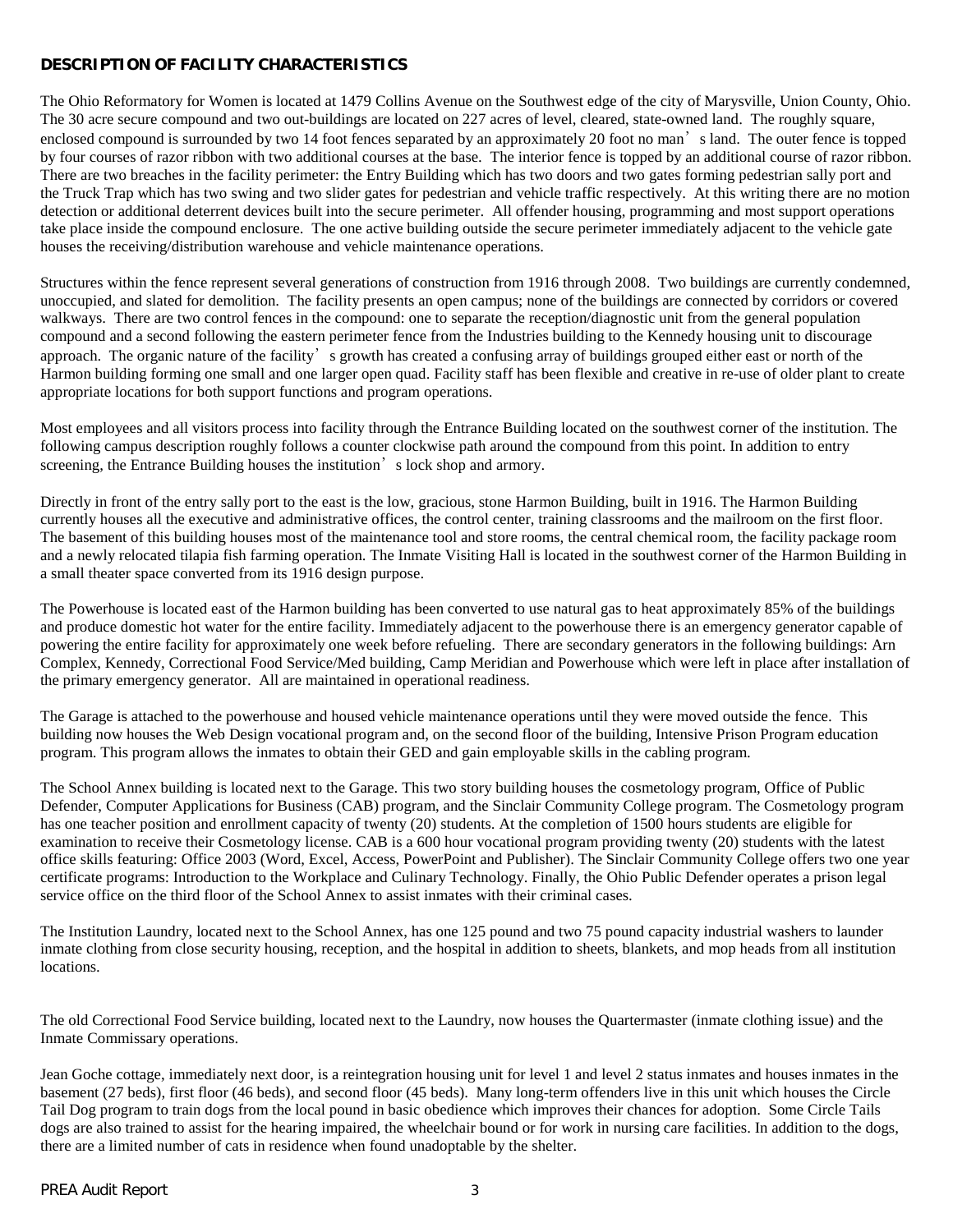The Ohio Penal Industry (OPI) shop is the last building on the southern perimeter on the southeast corner. OPI includes a soft goods industry which produces American and Ohio flags for all governmental agencies, Ohio State University flags, banners, and a mop production line. A separate OPI operation in the building produces eyewear for 26 Correctional facilities.

As the fence turns north from OPI the next structure is the Arn complex, a large, pod designed brick housing structure with four distinct components.

Arn I houses 116 reintegration inmates in double cell rooms. The Pathways program provides prosocial behaviors, fostering positive traits that are beneficial while incarcerated and help assure success after release. Some inmates in the Pathways program are cleared to work in the community at municipal government and non-profit placements.

Arn II houses the 110 inmates in the Tapestry Therapeutic Community Program. This 25 year old behavior modification treatment program is a residential unit for those inmates who suffer from substance abuse and dysfunctional behaviors that lead to the destructive lifestyles. There are 60 cells in this unit.

Arn III is the 83 bed Residential Treatment Unit (RTU). Inmates in this housing unit have been designated as having severe mental illness and require in-patient mental health treatment. There is mental health staff consisting of psychiatrist, psychologists, social workers, mental health nurses and activity therapist who are assigned to work with this population. There are 60 cells in this unit and approximately 42 inmates are currently housed in the RTU.

Arn IV contains the 40 bed Restrictive housing and the 76 bed Limited Privilege units. This Transitional Program Unit houses inmates that are under disciplinary sanction or held for investigation. The Rules Infraction Board conducts hearings for Inmates involved in violations of the inmate code of conduct in Arn IV.

The Arn complex sits behind and is shielded from the main compound by a quadrangle of mid-twentieth century buildings and one of three of the newest (early 2000s) housing units. A combination of good lighting and tilt, pan, zoom cameras help insure movement and activities outside the buildings are routinely monitored.

The Marguerite Riley Building, directly in front of Arn, houses the Outpatient Mental Health staff. Approximately 40 mental health staff oversee the outpatient treatment of roughly 900 inmates on the caseload which is an increase of about 20% since the last audit. At the south end of this building is an area called C-Corridor, the last occupied of three former housing units. The first floor of C-Corridor has 20 beds utilized for Residential Treatment Unit step down housing. The second floor accommodates up to 15 level 3 and level 4 inmates unable to reside in general population and one death row inmate.

Lincoln cottage, an aging brick structure just south of the Reilly Building houses 179 inmates on two floors and is slated for decommissioning and replacement. It houses Level 1 and 2 inmates. Its double bunked rooms are very small, but many long term inmates with good institutional records prefer to live in this unit. Lincoln cottage also houses a greyhound rescue, The Art Guild program, and Wildlife Rehabilitation programs. Art Guild is responsible for decorative painting in the institution and community service art projects for schools and churches. The Wildlife program, located in the in the basement area, nurses and rehabilitates small animals under the guidance of the Ohio Wildlife Society.

Behind (south of) the Lincoln Building, across from the School Annex and Laundry is Hale unit. This 250 bed housing unit includes housing and programming for incarcerated veterans whose participants are active in community service projects. The beds not assigned to veterans are assigned to general population housing.

Facing the Lincoln Building across the quad to the north, the Kennedy Unit is a nearly new, two-story dormitory style building housing level 1 and 2 inmates. The first floor, Kennedy I now houses the Treatment Readiness Unit. This is a 6 week program for short term inmate with substance abuse histories. Once completed these inmates are eligible for placement in a half-way house. The second floor, Kennedy II, houses the educational Literacy Program and many of the inmates are involved in community service projects. Each floor houses approximately 246 inmates.

Lincoln, Reily, and Kennedy form a smaller open quad which is used for passive recreation and walking as weather permits.

Behind Kennedy, across a lawn and interior road, is the newest inmate housing structure, completed in December of 2008, Shirley/Rogers. As the naming implies, this 1048 bed, two story dormitory is actually two discrete copies of the Kennedy Building's design. Like the Kennedy Building, each dorm wing houses up to 262 inmates in open bay dorms. Shirley 1 houses a majority of the Central Food Service workers as an incentive program with Aramark. Shirley 2 houses inmates participating in the Intensive Prison Program (IPP) and level 1 and 2 inmates. Rogers 1 and 2 houses level 1 and 2 general population inmates.

Following to the north along the fence line, The Meridian Building, the reception/diagnostic center for female inmates in Ohio. The front section of this building includes the Reception/Intake services, Institutional Transportation and the Institutional Dental Department,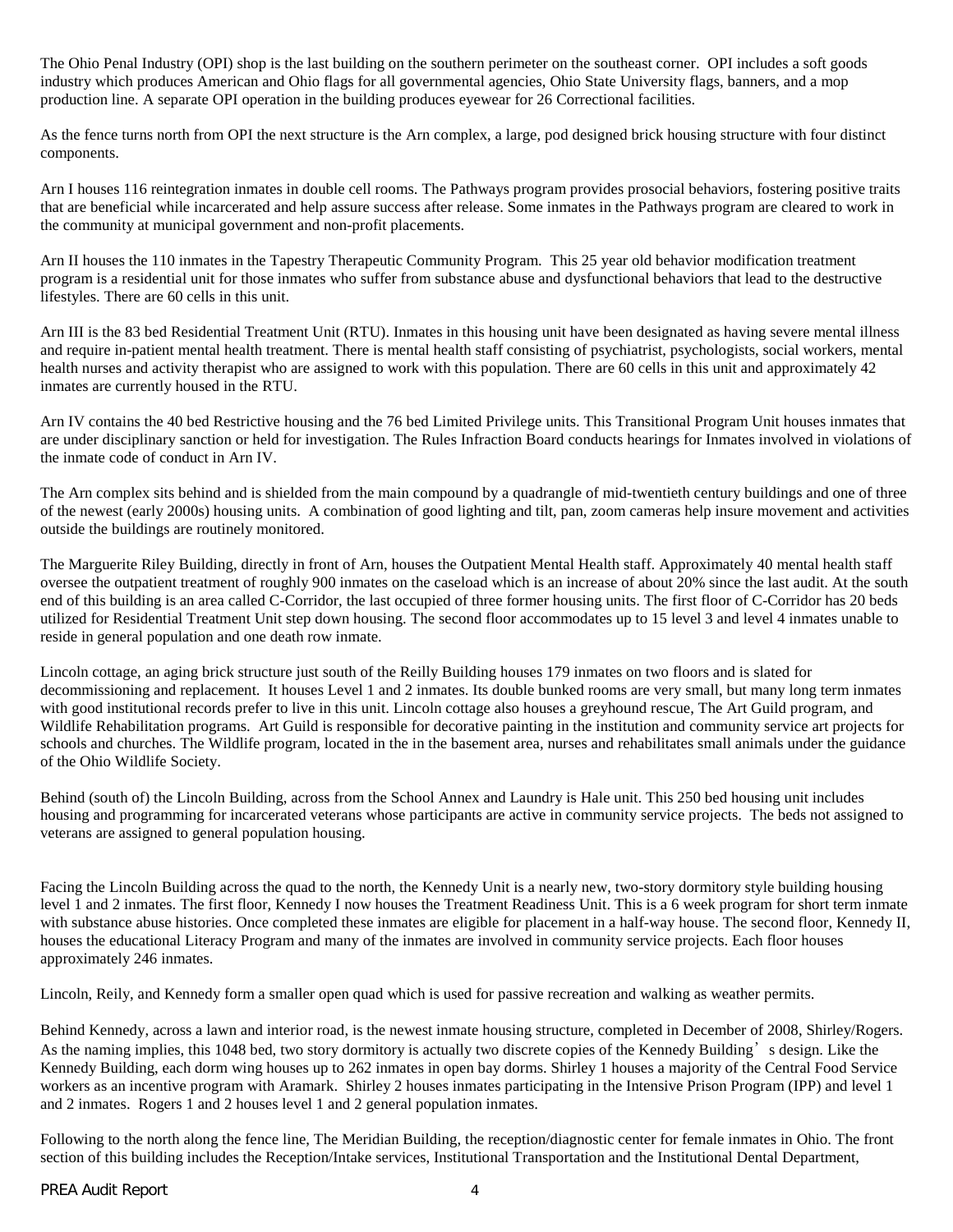providing dental service to all inmates. The balance of the building includes housing up to 373 for newly received inmates undergoing screening and initial classification and a small nursery unit which allows inmate mothers, who meet specific criteria, live with and bond with their children.

Beyond the Meridian Building the perimeter turns west and roughly half way to the next corner is the Truck Trap sally port. A newer brick structure is used to screen inmates on outside pass, process sheriff' s vehicles bringing in new commitments, and inspect all vehicles entering and exiting the compound. Gate operation is not controlled from this building. All gate operation is effected by Central Control through radio communication with sally port staff and camera-observed verification. A separate, secure room in this structure contains weapons lockers for short-term deposit of deputy's weapons prior to entering the facility.

To the southwest of the truck trap is a complex constructed in 2004 to house health care and food service operations. All sick call, medication, diagnostic, and infirmary services general population inmates is conducted in about one quarter of the complex building. The medical area includes digital x-ray, mammography and telemedicine equipment. The design includes two negative pressure cells for respiratory illness and a dispensary. Pharmacy services are now centralized throughout Ohio Corrections with each facility contracting with a local vendor back up to fill emergency and off formulary needs.

The bulk of the building is dedicated to food service operations including: a spacious kitchen, two inmate dining areas with two full serving lines each and seating for 244 inmates, a Culinary Arts training program, and a new vocational program, Coffee Crafters, which trains inmates to create sophisticated coffee drinks commonly served in the community. Food preparation and service is provided by contract with Aramark using facility inmate labor and security supervision.

South of the Correctional Food Service operations is the Recovery and Religious Services complex consisting of one brick building and two modular units. The complex includes space for chaplain's activities in large and small group rooms and the recreation and law libraries. Intensive recovery service programs are conducted in the two modular buildings.

Clearview School and Recreational department share the same building. There are classrooms, offices and a gym inside. The education department offers all academic level and career technical classes. All incoming inmates are tested in reception and placed on a waiting list for the appropriate level. Two Career Tech programs housed in Clearview are Building Maintenance and Horticulture. The Recreation department offers diversified and comprehensive programs for the physical health of the inmates.

The Transcending Center is a newer building located across this quad and was built as a resource programming purposes. The One Stop, designated for offenders re-entry needs is located here. This included signing up for Medicaid, Job and Family Services, housing resources, resume writing, job interview techniques. The balance of the rooms are used as needed for counselling and instructional activities.

These buildings form a larger quadrangle used for outdoor recreation including a ball field and walking track.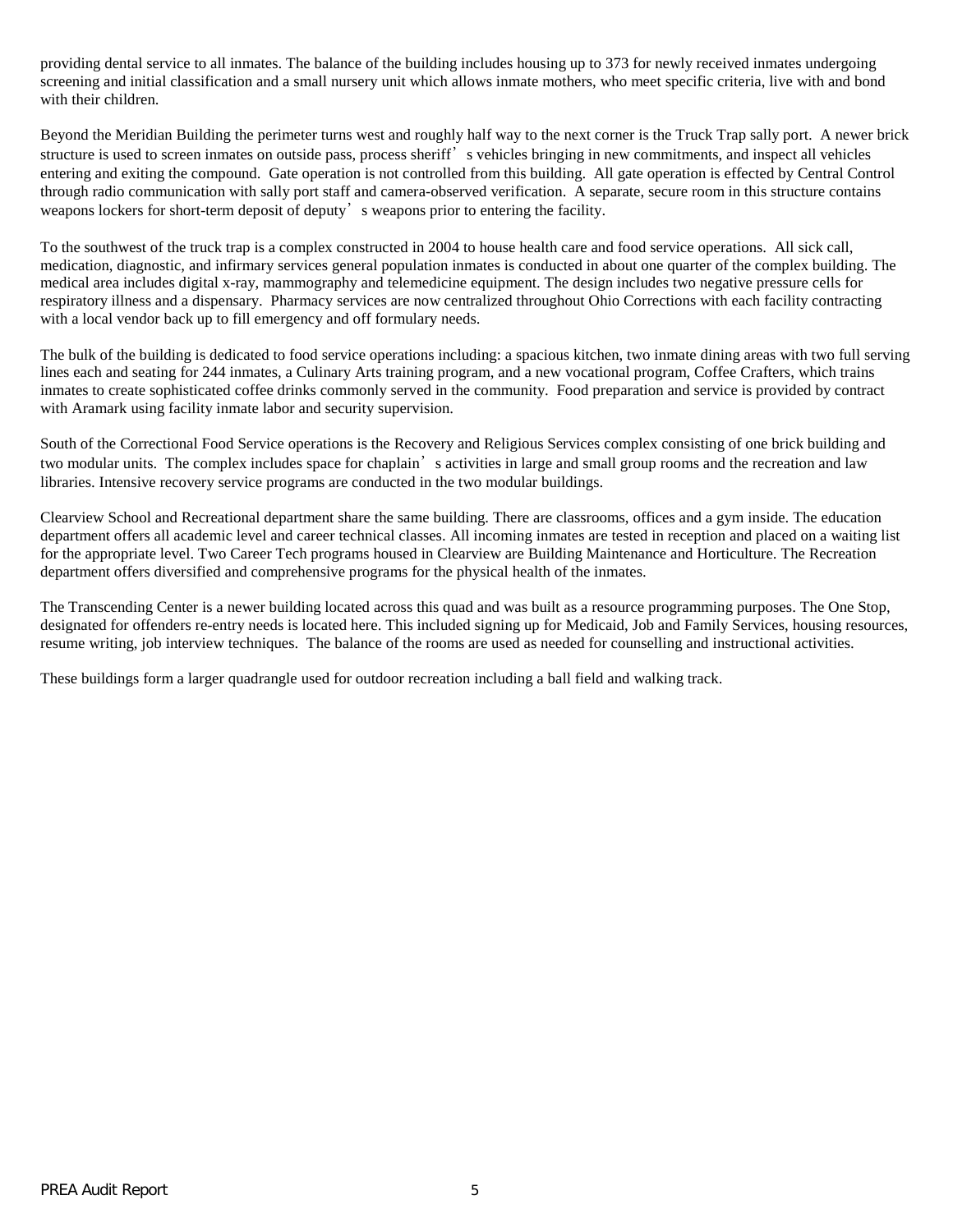### **SUMMARY OF AUDIT FINDINGS**

Number of standards exceeded: 8

Number of standards met: 34

Number of standards not met: 0

Number of standards not applicable: 1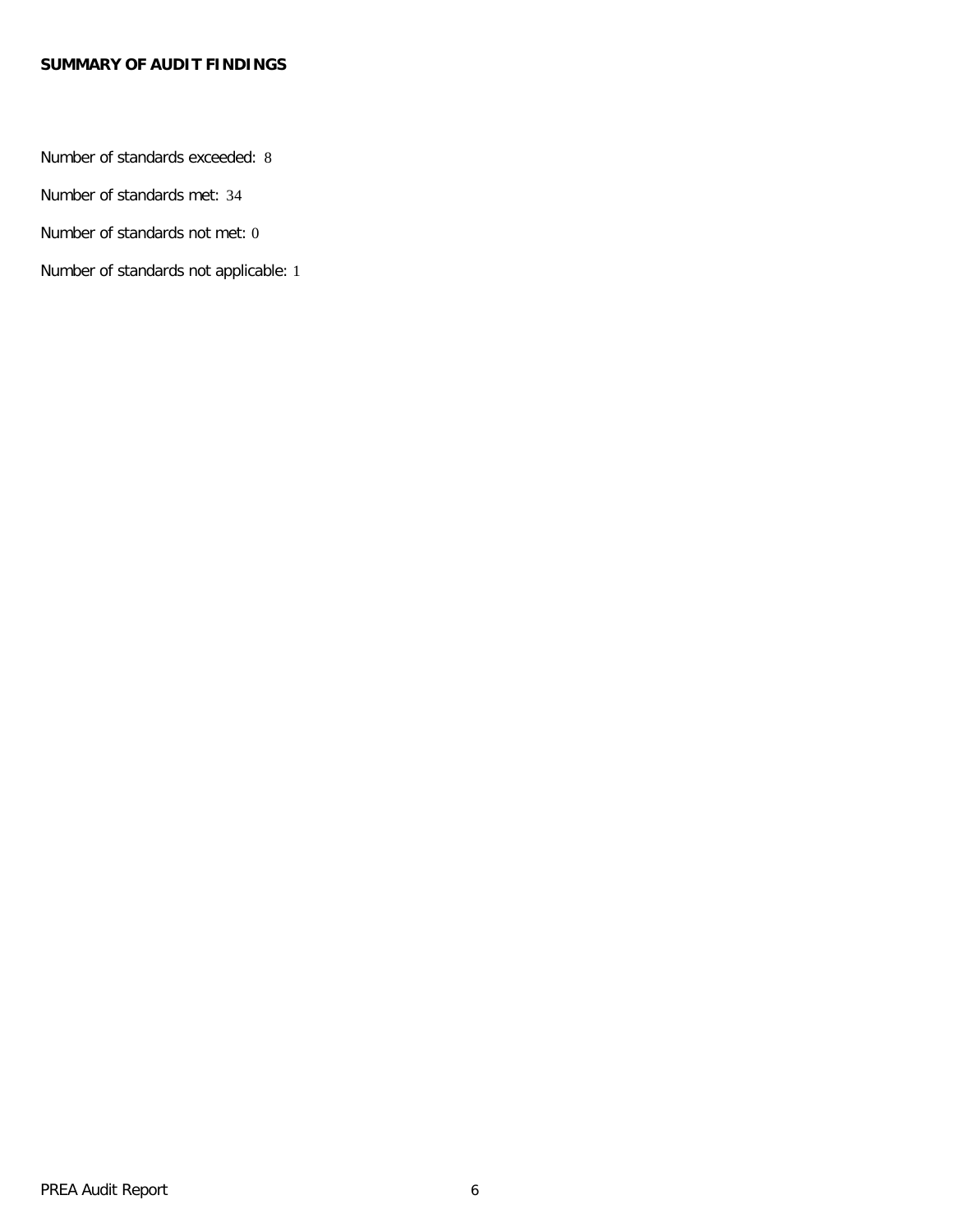### **Standard 115.11 Zero tolerance of sexual abuse and sexual harassment; PREA Coordinator**

- Exceeds Standard (substantially exceeds requirement of standard)  $\perp$
- $\boxtimes$ Meets Standard (substantial compliance; complies in all material ways with the standard for the relevant review period)
- $\Box$ Does Not Meet Standard (requires corrective action)

**Auditor discussion, including the evidence relied upon in making the compliance or non-compliance determination, the auditor's analysis and reasoning, and the auditor's conclusions. This discussion must also include corrective action recommendations where the facility does not meet standard. These recommendations must be included in the Final Report, accompanied by information on specific corrective actions taken by the facility.**

The Ohio Reformatory for Women (ORW) has seven (7) primary policies for mandating zero tolerance toward all forms of sexual abuse and sexual harassment. These are comprised of the five agency policies 79-ISA-01, 79-ISA-02, 79-ISA-03, 79-ISA-04 and 79-ISA-05) and the facility specific policies (79-ISA-01 ORW Appendix A and 79-ISA-02 ORW Appendix B). These policies outline the agency and facility approach to preventing, detecting, and responding to such conduct. The facility specific policy describes the coordinated efforts of the facility administration, investigators, medical and mental health practitioners and PREA Compliance Manager in responding to allegations of sexual abuse and sexual harassment.

The auditor has the opportunity to interview the Agency Director, Gary Mohr, in February 2016. During the interview he reaffirmed his committment to insure that the facilities within his Agency are compliant with the PREA Standards and safe for inmates and staff. He also indicated that all expansions and major facility modifications take into account PREA and inmate safety with respect to design and installing video enhancements.

Andrew Albright is the PREA Coordinator for the agency. He has direct access to the Director Gary Mohr and meets regularly with him specifically to discuss PREA matters. Andrew has talented individuals working with him in Central Office, Mark Stegemoller, PREA Compliance Administrator, and Charlotte Owens, PREA Compliance Administrator (North Region), Andrew and this staff have a through understanding of the standards and the audit process and pass this information to the Wardens and Complince Managers at each facility. Andrew acknowledged that he has sufficient time to dedicate to his responsibilities ensuring PREA standards are followed and concerns addressed during his interview.

Clara Golding-Kent, Operational Compliance Manger, is the PREA compliance manager at ORW. She is extemely knowledgable about the PREA standards and the PREA process. It was apparent during the site visit that she has the respect of both the staff and inmates. She indicated during her interview that she had enough time during her work day to perform her responsibilities as the compliance manager. During the time the auditor was there, she was also assisted by Katie Nixon, one of the Facility Investigators, who was extremely helpful and knowledgeable as well.

### **Standard 115.12 Contracting with other entities for the confinement of inmates**

Exceeds Standard (substantially exceeds requirement of standard)

- ⊠ Meets Standard (substantial compliance; complies in all material ways with the standard for the relevant review period)
- $\Box$ Does Not Meet Standard (requires corrective action)

**Auditor discussion, including the evidence relied upon in making the compliance or non-compliance determination, the auditor's analysis and reasoning, and the auditor's conclusions. This discussion must also include corrective action recommendations where the facility does not meet standard. These recommendations must be included in the Final Report, accompanied by information on specific corrective actions taken by the facility.**

In February 2016 the auditor interviewed Leslie Piatt, Senior Financial Administrator as the individual who oversees contracts with the two private prisions within the Ohio Department of Rehabilitation and Corrections. According to her any new contract or contract renewal provides for agency contract monitoring to ensure that the contractor is complying with the PREA standards. There are currently two priviate prisons within ODRC and each has a full time Contract Monitor to monitor day-to-day operations. Along with each of these individuals Central Office conducts numerous policy compliance site visits, which includes compliance to all PREA policies. Both of these private facilities have recently received successfull PREA audits.

 $\perp$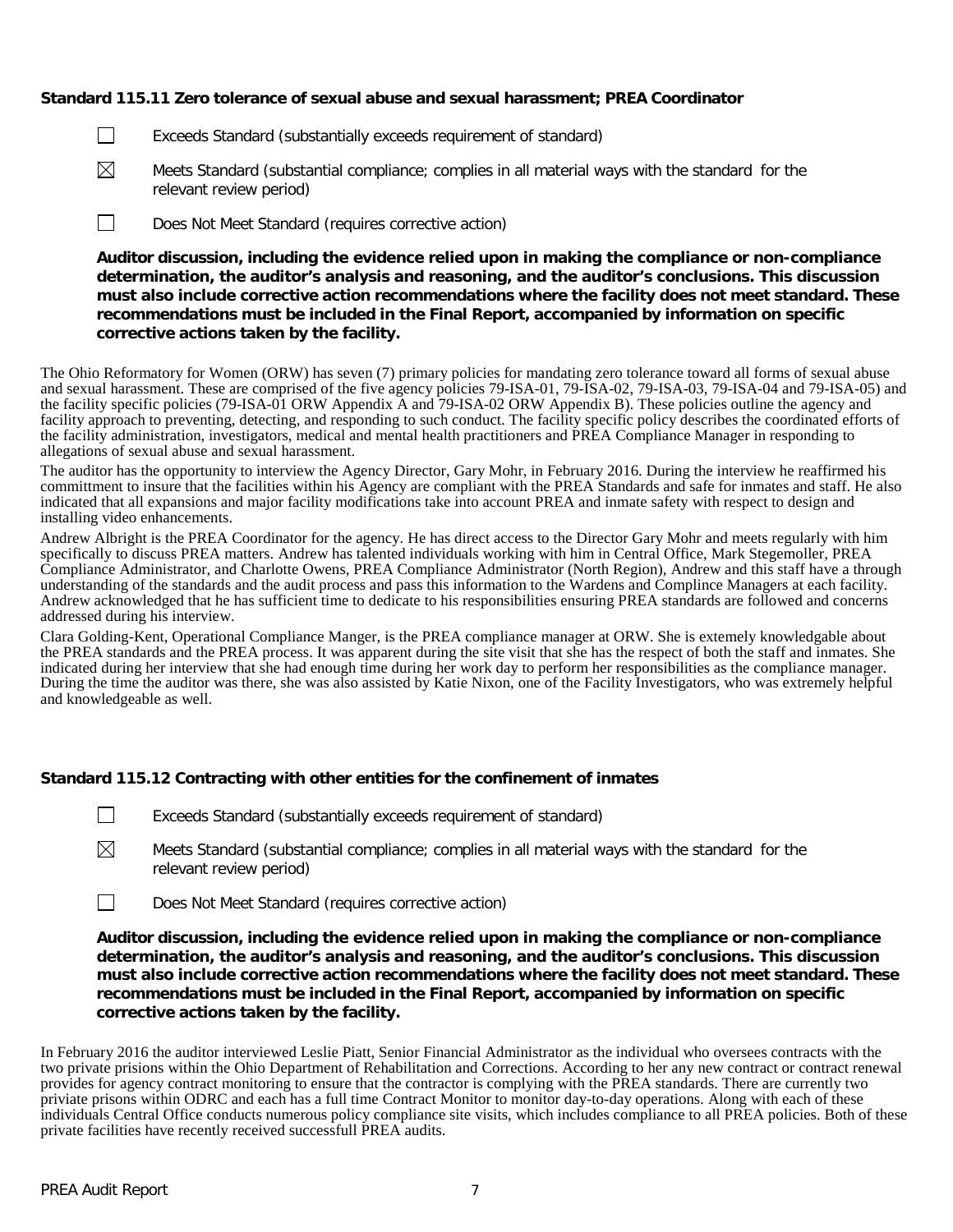### **Standard 115.13 Supervision and monitoring**

- Exceeds Standard (substantially exceeds requirement of standard)  $\perp$
- $\boxtimes$ Meets Standard (substantial compliance; complies in all material ways with the standard for the relevant review period)
- П Does Not Meet Standard (requires corrective action)

**Auditor discussion, including the evidence relied upon in making the compliance or non-compliance determination, the auditor's analysis and reasoning, and the auditor's conclusions. This discussion must also include corrective action recommendations where the facility does not meet standard. These recommendations must be included in the Final Report, accompanied by information on specific corrective actions taken by the facility.**

The auditor discussed at length, with the Warden, the staffing plan for ORW. The plan takes into account items such as; generally accepted detention practices, physical plant, inmate population and prevalence of substantiated and unsubstantiated sexual abuse allegationsas well as the placement of video enhancements. Warden Burkesis notified whenever there is any deviaiation from this plan she is personally notified.

There is a project to be completed at ORW involving a new camera system. ORW currently employs analog and digital sytems and they will be replaced with new technology. Currently there are 170 cameras insidet the institutin and and 16 outside. The majority of the interior cameras are located in the common areas of the housing units, general meeting areas such as classrooms, recreations areas and dining rooms. ORW has cameras situated in the housing units containing dormitories. The facility policy requires inmates to change their clothes in the unit bathrooms. The policy was confirmed to the auditor during the inmate interviews and none voiced concerns that the policy or camera placement were ever a privacy concern.

Intermediate and Upper Level Supervisors unannounced round requirements are outlined in Department Policy 310-SEC-31. The policy also requires that these round be documented, Agency Policy 50-PAM-02 prohibits staff from alerting other staff members that these supervisory rounds are occurring, unless such announcement is related to the legitimate operational functions of the facility. Intermediate and Upper level Supervisor interviews indicated that they make rounds at random times visiting all areas in a random sequence.

### **Standard 115.14 Youthful inmates**

- Exceeds Standard (substantially exceeds requirement of standard)
- ⊠ Meets Standard (substantial compliance; complies in all material ways with the standard for the relevant review period)
- П Does Not Meet Standard (requires corrective action)

**Auditor discussion, including the evidence relied upon in making the compliance or non-compliance determination, the auditor's analysis and reasoning, and the auditor's conclusions. This discussion must also include corrective action recommendations where the facility does not meet standard. These recommendations must be included in the Final Report, accompanied by information on specific corrective actions taken by the facility.**

There were no youthful Inmates present ot ORW at the time of the site visit. However ORW is designated to receive youthful inmates. Policy 71-SOC-05 (Youthful Offender Program Management) requires that youthful inmates not be placed in a housing unit in which the youthful inmate will have sight, sound, or physical contact with any adult inmate through use of a shared dayroom or other common space, shower area, or sleeping quarters. The policy goes on to say that they shall make every effort to avoid placing youthful inmates in isolation to comply with this provision. The auditor toured the living area set up for these youthful inmates and it meets the sight sound requirements of the standard. Staff working in the area indicated that all movement is controlled and under escort.

### **Standard 115.15 Limits to cross-gender viewing and searches**

Exceeds Standard (substantially exceeds requirement of standard)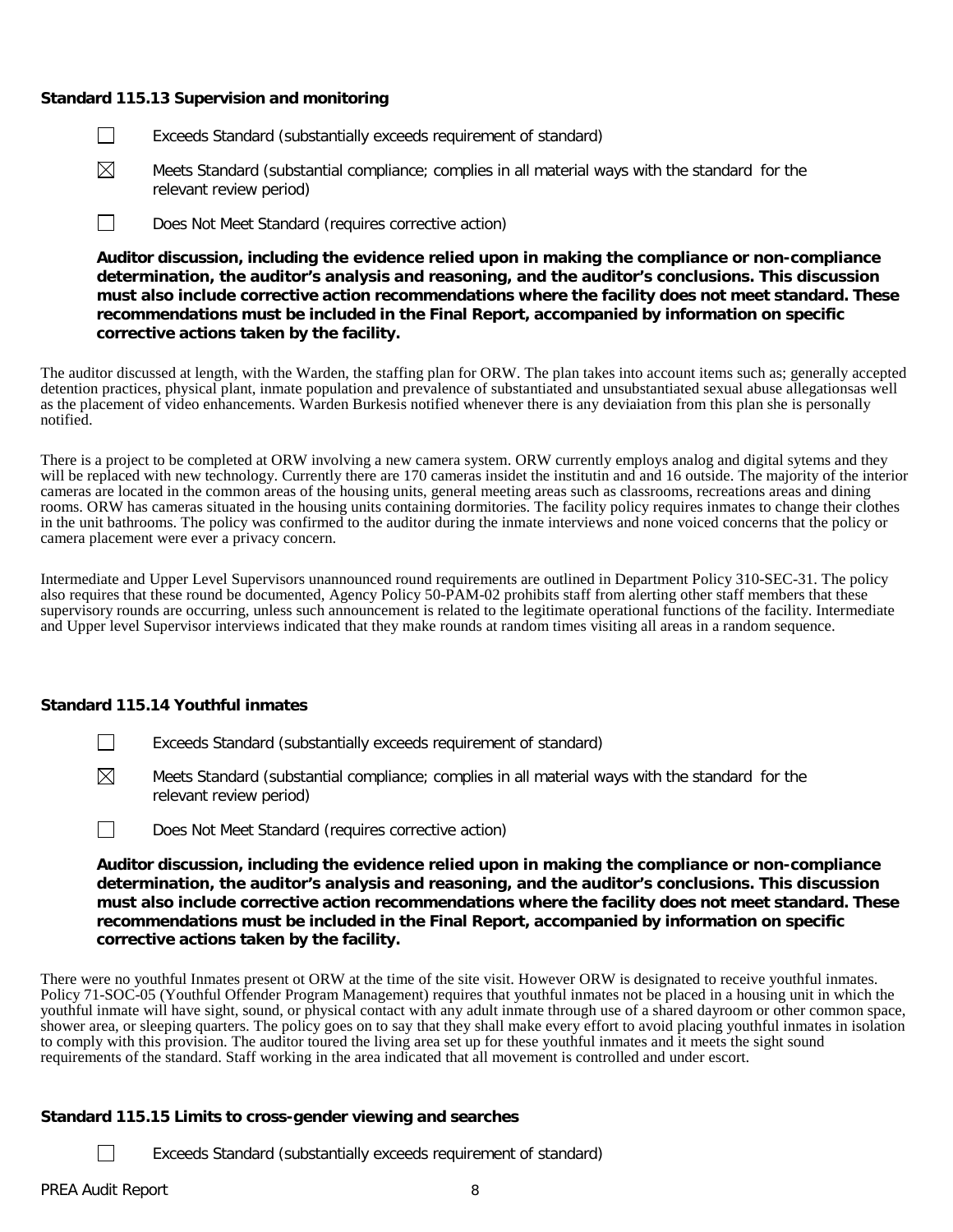$\boxtimes$ Meets Standard (substantial compliance; complies in all material ways with the standard for the relevant review period)

 $\Box$ Does Not Meet Standard (requires corrective action)

**Auditor discussion, including the evidence relied upon in making the compliance or non-compliance determination, the auditor's analysis and reasoning, and the auditor's conclusions. This discussion must also include corrective action recommendations where the facility does not meet standard. These recommendations must be included in the Final Report, accompanied by information on specific corrective actions taken by the facility.**

ODRC Policy 310-SEC-01 prohibits staff from conducting cross gender strip searches or cross-gender visual body cavity searches except in exigent circumstances or when performed by medical practitioners. Male staff is further restricited from performing pat searches on any of the female inmates except in exigent cicumstances.Staff at ORW receives training on these prohibitions.

The policy also requires, that should a cross gender strip search or cross gender pat search be conduted that it be documented on form DRC-1000 indicating the exigents circumstance. There were no cross gender strip searches conducted within the last 12 months.

The auditor reviewed training records demonstrating all staff has received training on conducting cross-gender pat-down searches of transgender and intersex inmates in a professional and respectful manner plus the required annual training for 2013, 2014 and 2015. This training lesson plan also reinforces the policy of never frisking transgender and intersex inmates for the purpose of determining genitalia status. The interviews conducted with facility staff confirmed their knowledge of the agency policy.

The auditor observed male staff announcing their presence when entering the female inmate living areas. Interviews with the inmatesand staff also confirmed this practice is being done.

### **Standard 115.16 Inmates with disabilities and inmates who are limited English proficient**

- $\perp$ Exceeds Standard (substantially exceeds requirement of standard)
- $\boxtimes$ Meets Standard (substantial compliance; complies in all material ways with the standard for the relevant review period)
- $\Box$ Does Not Meet Standard (requires corrective action)

**Auditor discussion, including the evidence relied upon in making the compliance or non-compliance determination, the auditor's analysis and reasoning, and the auditor's conclusions. This discussion must also include corrective action recommendations where the facility does not meet standard. These recommendations must be included in the Final Report, accompanied by information on specific corrective actions taken by the facility.**

ORW takes appropriate steps to ensure that inmates with disabilities including, for example, those who are deaf or hard of hearing, those who are blind or have low vision, or those who have intellectual, psychiatric, or speech disabilities have an equal opportunity to participate and benefit from all efforts to prevent, detect, and respond to sexual abuse and sexual harassment.

On the day of arrival at ORW each inmate receives a facility handbook with information on the Agency PREA policy. This booklet contains phone numbers and addresses informing inmates how and to whom to report sexual abuse or sexual harassment. Along with this written material inmates must watch the PREA informational video. This video is close captioned and signed. At the conclusion of the video inmates are allowed to ask questions of staff regarding PREA and on information they received. For those inmates that can not speak English or where there are no staff to interpret the facility has a contract with Affordable Language Services which also provides signing for the deaf as well as providing interpretive services for all languages.

The auditor also conducted an interview on a general polulation inmate who has impaired mental capacity. She indicated she was informed of the angency zero tolerance policy and how to report and whom to report sexual abuse if necessary.

The random staff interviews indicated staff awareness not to rely on inmate interpreters, inmate readers, or other types of inmate assistants except in limited circumstances where an extended delay in obtaining an effective interpreter could compromise the inmate's safety.

### **Standard 115.17 Hiring and promotion decisions**

- $\Box$ Exceeds Standard (substantially exceeds requirement of standard)
	- Meets Standard (substantial compliance; complies in all material ways with the standard for the
	- relevant review period)

 $\boxtimes$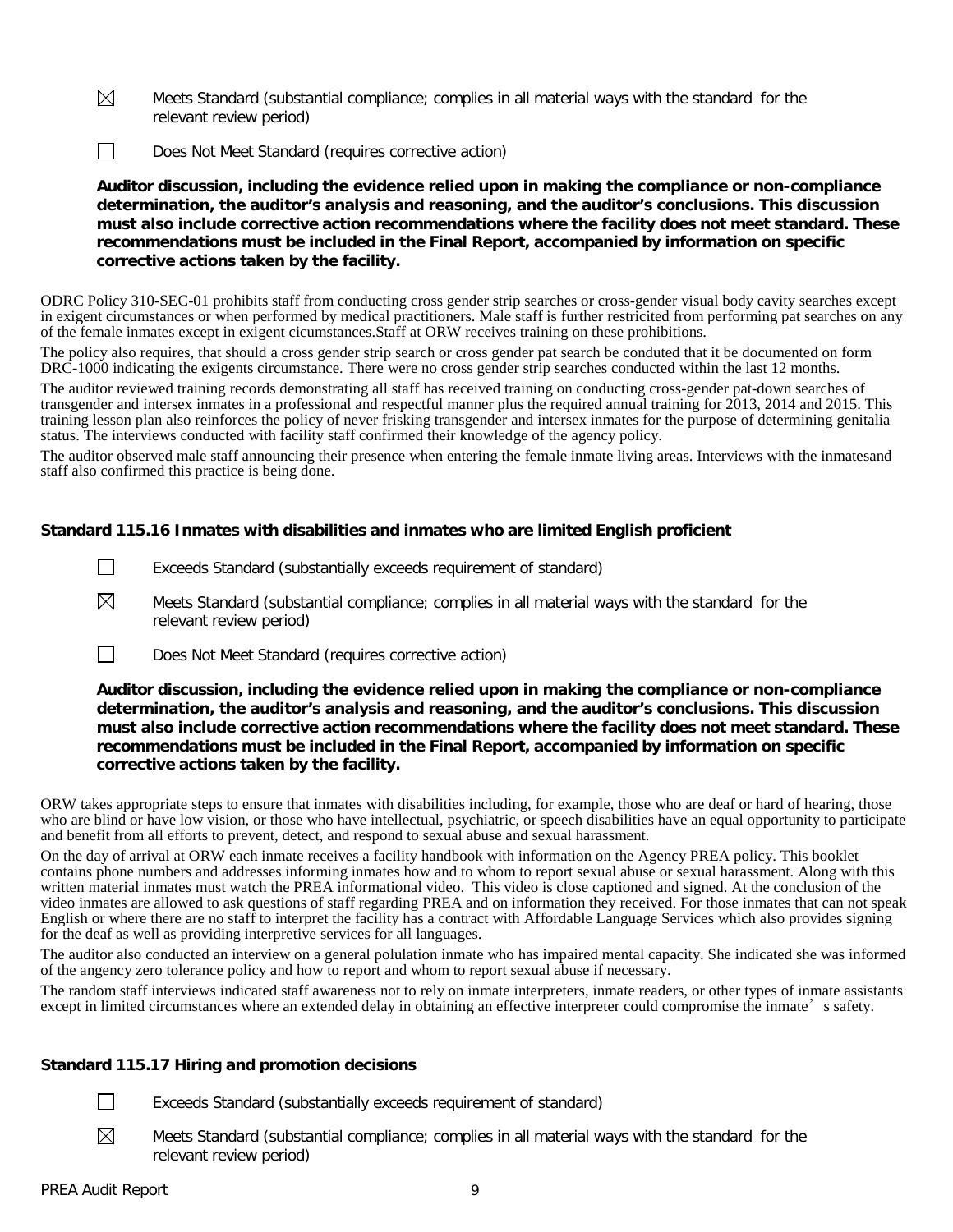$\Box$ Does Not Meet Standard (requires corrective action)

**Auditor discussion, including the evidence relied upon in making the compliance or non-compliance determination, the auditor's analysis and reasoning, and the auditor's conclusions. This discussion must also include corrective action recommendations where the facility does not meet standard. These recommendations must be included in the Final Report, accompanied by information on specific corrective actions taken by the facility.**

The auditor interviewed Kim Rowe, Agency Human Resources Administrator in February 2016. ODRC policy 79-ISA-01 requires that criminal background record checks be conducted on anyone (employee, contractor, volunteer) who has contact with any inmate. Employees and contractors are required to have an additional background check done at least every five years. The interview with the ORW HR staff person confirmed That background investigation were current and up to date. ODRC also has a procedure in place where employees are asked to disclose any sexual misconduct under PREA. It is completed each year by December 31st by the PREA Complinace Manager. ORW is up to date on this process as well.

### **Standard 115.18 Upgrades to facilities and technologies**

- $\perp$ Exceeds Standard (substantially exceeds requirement of standard)
- $\boxtimes$ Meets Standard (substantial compliance; complies in all material ways with the standard for the relevant review period)
- $\Box$ Does Not Meet Standard (requires corrective action)

**Auditor discussion, including the evidence relied upon in making the compliance or non-compliance determination, the auditor's analysis and reasoning, and the auditor's conclusions. This discussion must also include corrective action recommendations where the facility does not meet standard. These recommendations must be included in the Final Report, accompanied by information on specific corrective actions taken by the facility.**

The interview conducted with the Agency Director indicated that when ORDC designs or acquires any new facility and when planning any substantial expansion or modification to any of the agency existing facilities, he would consider the effect of the design, acquisition, expansion, or modification upon ODRCs' ability to protect inmates from sexual abuse.

The Ohio Reformatory for Women has not made any substantial expansion or modifications to the existing facility since August 20, 2012. As previously noted in the report, there are 170 cameras throughout the interior complex, none of which create privacy concerns. The Warden indicated that the camera system was up for upgrading. She indicated that if the money for the cameras is approvedand the project procides, the Sexual Abuse Review Team (SART), which includes the PREA ComplianceManager, would be involved in the camera placement decisions.

### **Standard 115.21 Evidence protocol and forensic medical examinations**

- $\boxtimes$ Exceeds Standard (substantially exceeds requirement of standard)
- $\perp$ Meets Standard (substantial compliance; complies in all material ways with the standard for the relevant review period)

 $\Box$ Does Not Meet Standard (requires corrective action)

**Auditor discussion, including the evidence relied upon in making the compliance or non-compliance determination, the auditor's analysis and reasoning, and the auditor's conclusions. This discussion must also include corrective action recommendations where the facility does not meet standard. These recommendations must be included in the Final Report, accompanied by information on specific corrective actions taken by the facility.**

PREA Audit Report 10 ODRC commitment to PREA is evident by policy, practice and dertimination of the Agency Director. A very strong emphasis is placed on Training, Intake and Investigations. The Agency has an MOU, dated 2014, with the Ohio State Patrol (OSP) to conduct criminal investigations on allegations of sexual assault within any of its' institutions. This MOU furhter states that the OSP shall follow a uniform evidence protocol that maximizes the potential for obtaining usable physical evidence for administrative proceedings and criminal prosecutions.The protocol shall be developmentally appropriate for youth where applicable, and, as appropriate, shall be adapted from or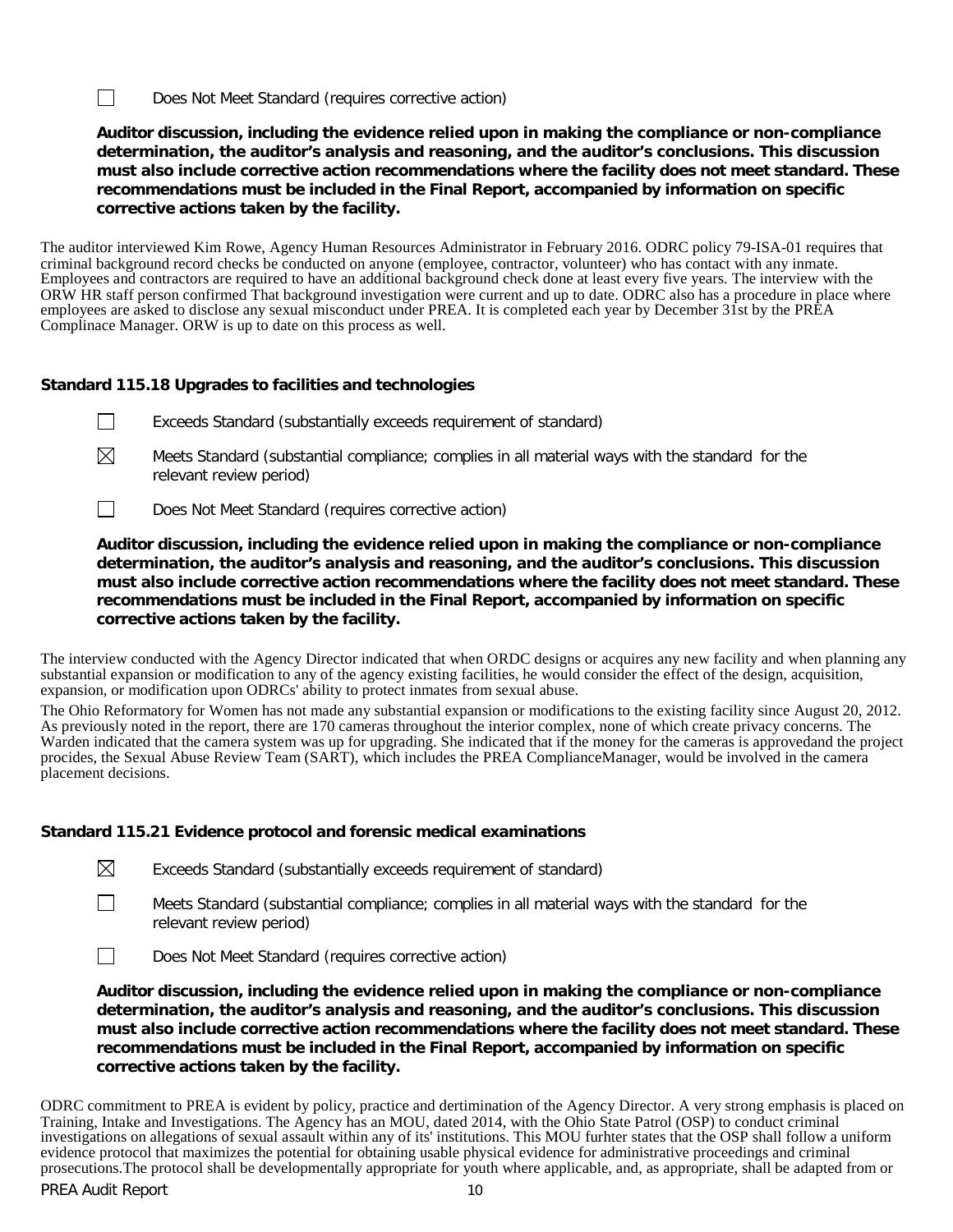otherwise based on the most recent edition of the U.S. Department of Justice's Office on Violence Against Women publication, "A National Protocol for Sexual Assault Medical Forensic Examinations, Adults/Adolescents," or similarly comprehensive and authoritative protocols developed after 2011.

The Sexual Assault Response Network Central Ohio (SARNCO) and trained Victim Support Person (ORW-Staff) provides advocate support service for inmates at ORW. As requested by the victim, the victim advocate accompanies and supports the victim through the forensic medical examination process and investigatory interviews and provides emotional support, crisis intervention, information, and referrals when necessary.This was verified by the auditor during the interview with the (SARNCO) Advocate Director and the interview with a facility Victim Support Staff member. There is currently a three-year MOU to provide these advocate services to victims of sexual assault. There are phone numbers and addresses posted in each of the Housing Units including the death row unit..The auditor did verify the training that each receives through the training office

Ohio State Medical Center is the local hospitalused by ORW for all forensic exams. This examination is typically performed by a Sexual Assault Nurse Examiners (SANEs) and there is no cost to the inmate for any part of this exam or any follow up if necessary. There have been no forensic exams conducted by this hospital in the last 12 months.

### **Standard 115.22 Policies to ensure referrals of allegations for investigations**

- $\perp$ Exceeds Standard (substantially exceeds requirement of standard)
- ⊠ Meets Standard (substantial compliance; complies in all material ways with the standard for the relevant review period)
- $\perp$ Does Not Meet Standard (requires corrective action)

**Auditor discussion, including the evidence relied upon in making the compliance or non-compliance determination, the auditor's analysis and reasoning, and the auditor's conclusions. This discussion must also include corrective action recommendations where the facility does not meet standard. These recommendations must be included in the Final Report, accompanied by information on specific corrective actions taken by the facility.**

The MOU with the Ohio State Patrol and ODRC policy 79-ISA-02 mandate that a Criminal Investigations or an Administrative Investigation be conducted for all allegations of sexual abuse and sexual harassment. Those allegations not rising to the elements of a crime are handled administratively by the facility investigators. ODRC publishes the policies outlining the conduct of these investigation on the Agency website

### **Standard 115.31 Employee training**

- $\boxtimes$ Exceeds Standard (substantially exceeds requirement of standard)
- П Meets Standard (substantial compliance; complies in all material ways with the standard for the relevant review period)
- $\Box$ Does Not Meet Standard (requires corrective action)

**Auditor discussion, including the evidence relied upon in making the compliance or non-compliance determination, the auditor's analysis and reasoning, and the auditor's conclusions. This discussion must also include corrective action recommendations where the facility does not meet standard. These recommendations must be included in the Final Report, accompanied by information on specific corrective actions taken by the facility.**

As a previously noted training is a key element for ODRC in its zero tolerance of sexual abuse in any of its' facilities. Every staff member, regardless of title, is trained as a first responder. The training each staff member receives require a written exam upon completing the classroom segment. Should any staff member fail to pass this test the individual must retake the class and the exam. The training curriculum follows all criteria outlined in standard 115.31 (a) and confirmed during the interview phase with the staff. Those interviewed were clear on their responsibilities in dealing with sexual abuse and sexual harassment. All staff carry a laminated card which outlines how to respond to any sexual abuse case so that safety of the prisoner is paramount and evidence is preserved to ensure a successful prosecution. ODRC training requirement is that all staff receive PREA training annually instead of every two years as the standard requires. The auditor verified that staff at ORW received the mandatory PREA training for years 2013, 2014, and 2015.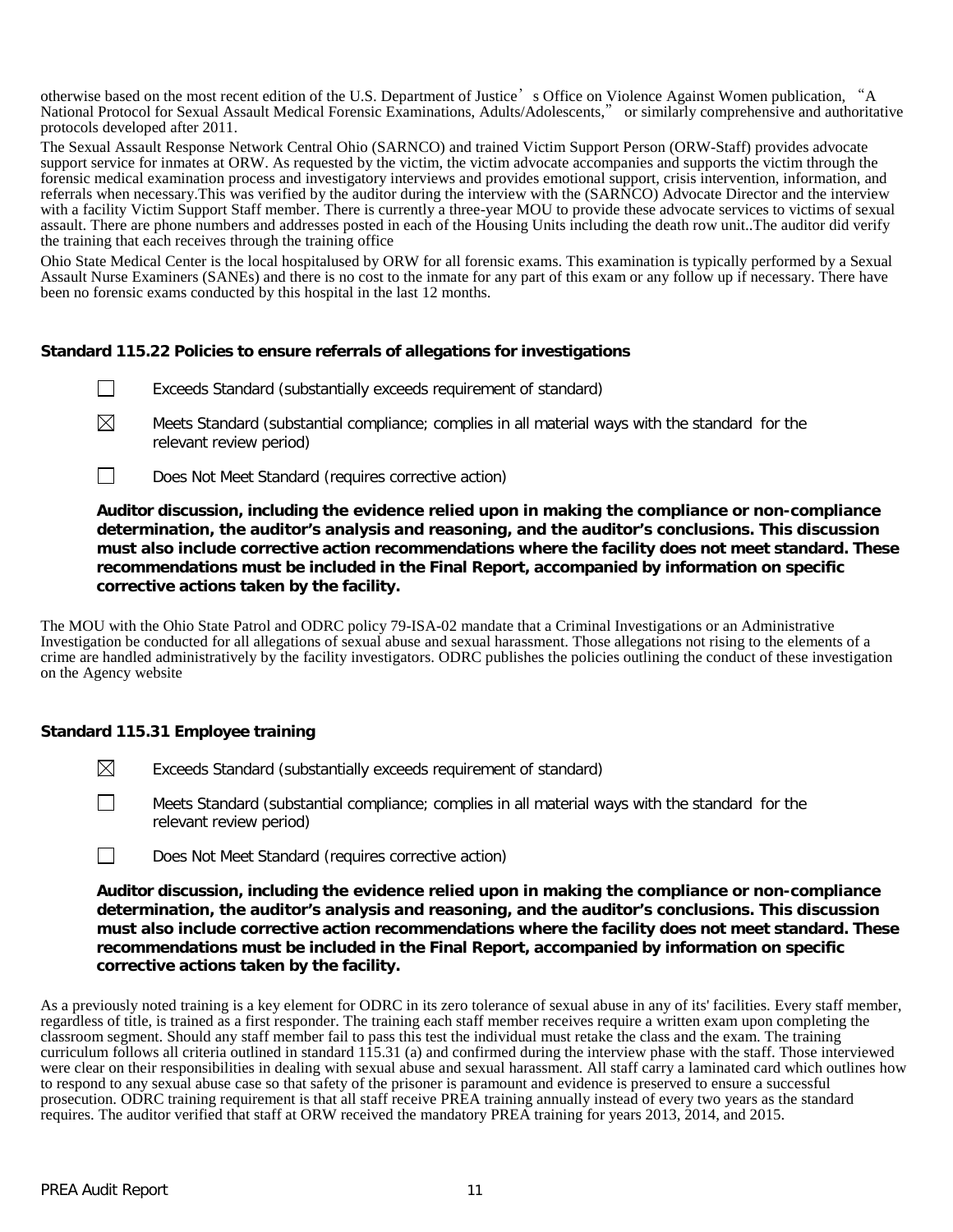### **Standard 115.32 Volunteer and contractor training**

- П Exceeds Standard (substantially exceeds requirement of standard)
- $\boxtimes$ Meets Standard (substantial compliance; complies in all material ways with the standard for the relevant review period)
- $\Box$ Does Not Meet Standard (requires corrective action)

**Auditor discussion, including the evidence relied upon in making the compliance or non-compliance determination, the auditor's analysis and reasoning, and the auditor's conclusions. This discussion must also include corrective action recommendations where the facility does not meet standard. These recommendations must be included in the Final Report, accompanied by information on specific corrective actions taken by the facility.**

ODRC PREA training is presented to every contractor and volunteer prior to working with any inmates at ORW. The auditor reviewed the training curriculum and training records for these individuals. The training records show signed documents indicating they have received and understand the zero tolerance policy, prohibited behaviors, how and whom to report and consequences of policy violations. Interviews conducted with a contractor and a volunteer confirmed this training.

### **Standard 115.33 Inmate education**

- $\boxtimes$ Exceeds Standard (substantially exceeds requirement of standard)
- $\Box$ Meets Standard (substantial compliance; complies in all material ways with the standard for the relevant review period)
- $\Box$ Does Not Meet Standard (requires corrective action)

**Auditor discussion, including the evidence relied upon in making the compliance or non-compliance determination, the auditor's analysis and reasoning, and the auditor's conclusions. This discussion must also include corrective action recommendations where the facility does not meet standard. These recommendations must be included in the Final Report, accompanied by information on specific corrective actions taken by the facility.**

ORW provides an orientation booklet on the day of arrival to every inmate. This booklet, which they sign for. contains information explaining the agency's zero-tolerance policy regarding sexual abuse and sexual harassment. It detail to the inmate how to report incidents or suspicions of sexual abuse or sexual harassment verbally, anonymously and in writing. The document also contains contact information for support services from the Sexual Assault Response Network Central Ohio (SARNCO). Inmates arriving at the Reformatory are placed on a Reception Unit for approximately 30 days and during this period receive an in-depth orientation to the facilty and on the PREA Law. This indepth orientation on PREA is presented to them by the Unit Management staff, Case Managers, PREA Compliance Manager and the Warden. The Warden personally meets with every new arrival at ORW and discusses what PREA is and how to safeguard themselves from abuse and the ways to report it.. The overall oreientation includes a video that is close captioned and signed with a question and answer session by a staff member upon completion of the video. Interviews conducted with the intake staff and interviews conducted with inmates confirmed that information is provided both verbally and in writing. The facility provided training to all inmates who arrived at ORW prior to 2013, when the PREA information began being presented to arriving inmates. This was accomplished via town Hall Meetings and one on one security interviews. The security interviews were performed by case managers and included risk of victimization assessments.

Information about PREA, hotline numbers to make a report and support services options with contact information are posted everywhere in the facility that inmates have access to. The iformation is stenciled in each housing unit.

### **Standard 115.34 Specialized training: Investigations**

 $\boxtimes$ 

- Exceeds Standard (substantially exceeds requirement of standard)
- П Meets Standard (substantial compliance; complies in all material ways with the standard for the relevant review period)
	- Does Not Meet Standard (requires corrective action)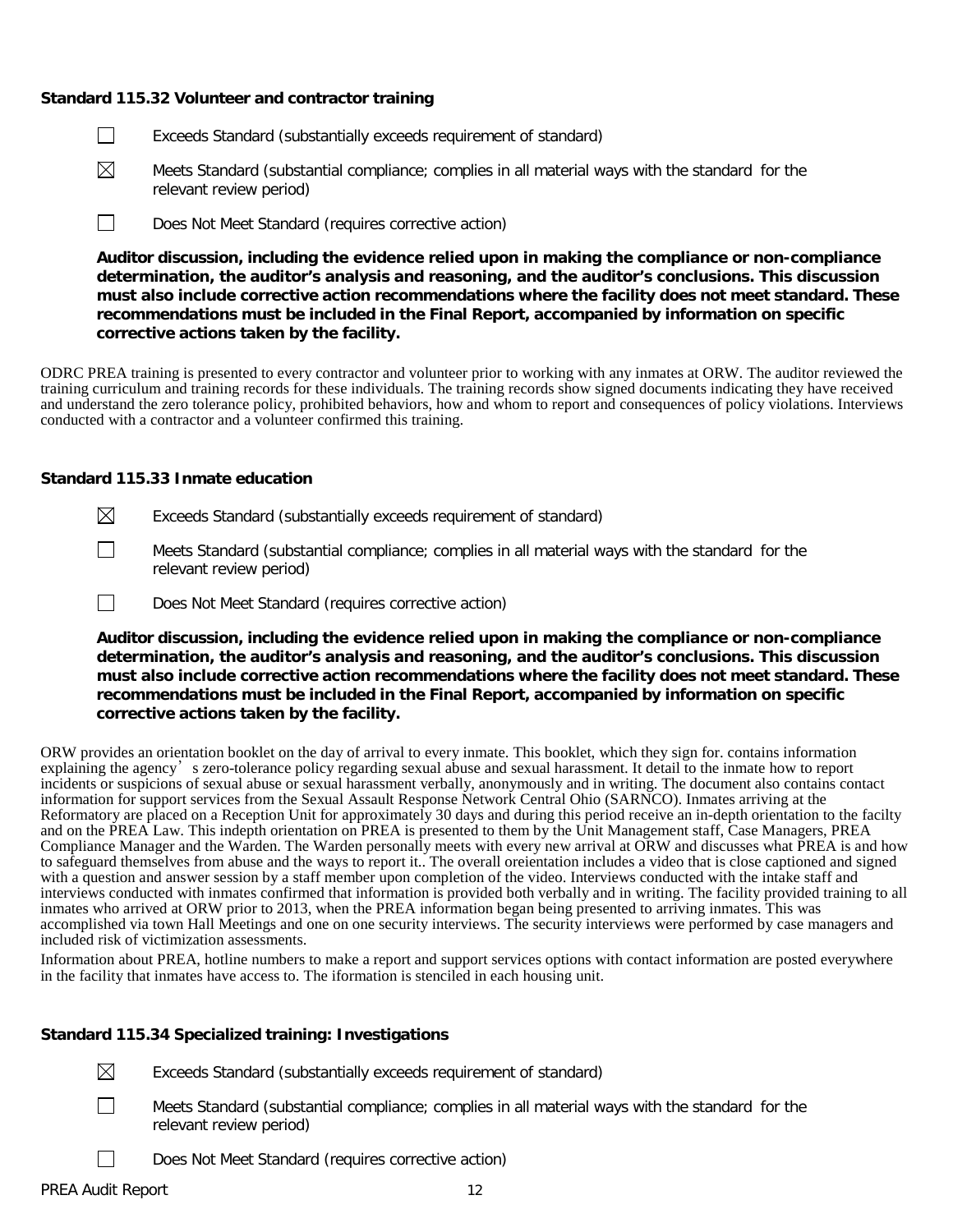### **Auditor discussion, including the evidence relied upon in making the compliance or non-compliance determination, the auditor's analysis and reasoning, and the auditor's conclusions. This discussion must also include corrective action recommendations where the facility does not meet standard. These recommendations must be included in the Final Report, accompanied by information on specific corrective actions taken by the facility.**

The Auditor was able to spend a considerable amount of time with the Facility Investigators, who handle Aministrative Investigation and Sexual Harassment cases and the Criminal Investigator with the Ohio State Highway Patrol. All three of these individuals received the same PREA Investigators Training (PREA: Investigating Sexual Abuse in a Confinement Setting) through the Moss Group. During each of their interviews they indicated the training included techniques for interviewing sexual abuse victims, proper use of Miranda and Garrity warnings, sexual abuse evidence collection in confinement settings, and the criteria and evidence required to substantiate a case for administrative action or prosecution referral. Among other things, having all the investigators attending the same training, it ensures proper communication is achieved so that cases are not lost due to poor communications. During the investgative process each keeps the other informed through constant contact via the phone or email. It was very evident to the auditor that an excellent working relationship between both these individuals exists.

### **Standard 115.35 Specialized training: Medical and mental health care**

- Exceeds Standard (substantially exceeds requirement of standard)  $\perp$
- $\boxtimes$ Meets Standard (substantial compliance; complies in all material ways with the standard for the relevant review period)
- $\Box$ Does Not Meet Standard (requires corrective action)

**Auditor discussion, including the evidence relied upon in making the compliance or non-compliance determination, the auditor's analysis and reasoning, and the auditor's conclusions. This discussion must also include corrective action recommendations where the facility does not meet standard. These recommendations must be included in the Final Report, accompanied by information on specific corrective actions taken by the facility.**

All full time and part time medical and mental health care practitioners are required by policy 79-ISA-01to receive additional training in order to detect and assess signs of sexual abuse and sexual harassment, how to preserve physical evidence of sexual abuse, how to respond effectively and professionally to victims of sexual abuse and sexual harassment, and how and whom to report all allegations or suspicions of sexual abuse and sexual harassment. Interviews with medical and mental health staff confirmed they had received this training via Elearning. The auditor also had the opportunity to review a random medical and mental health staff E-learning training records confirming this training was received. Interviews with medical and mental health staff also confirmed they had received it as well.

### **Standard 115.41 Screening for risk of victimization and abusiveness**

| $\boxtimes$ | Exceeds Standard (substantially exceeds requirement of standard) |  |  |  |  |
|-------------|------------------------------------------------------------------|--|--|--|--|
|-------------|------------------------------------------------------------------|--|--|--|--|

Meets Standard (substantial compliance; complies in all material ways with the standard for the relevant review period)

 $\Box$ Does Not Meet Standard (requires corrective action)

**Auditor discussion, including the evidence relied upon in making the compliance or non-compliance determination, the auditor's analysis and reasoning, and the auditor's conclusions. This discussion must also include corrective action recommendations where the facility does not meet standard. These recommendations must be included in the Final Report, accompanied by information on specific corrective actions taken by the facility.**

The Ohio Reformatory for Women is the reception facility for all women being incarcerated in ODRC. Upon their arrival at ORW each inmate at receives a screening for risk of sexual abuse victimization or sexual abusiveness toward other inmates. Although done typically upon arrival policy states the wait is no longer than 72 hours. The auditor observed the following intake process during the site visit. The inmate is brought to a private screening area and immediately assessed by the Medical Department. The nurse begins the assessment by asking the inmate: 1) if the she has a mental, physical, or developmental disability; (2) The age of the inmate; (3) the p the inmate; (4) Whether the inmate has previously been incarcerated. (5) Whether the inmate's criminal history is exclusively nonviolent;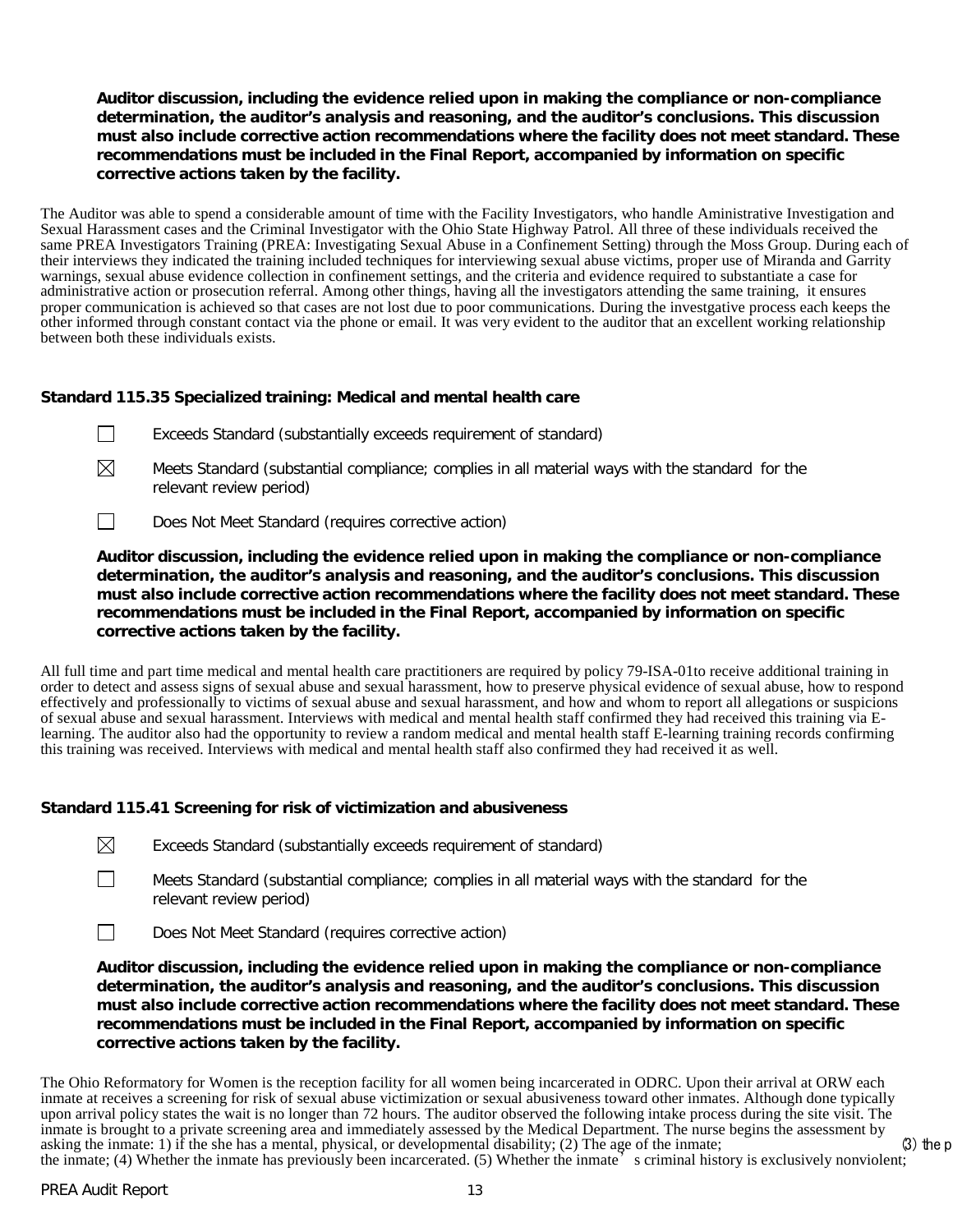(6) Whether the inmate has prior convictions for sex offenses against an adult or child;(7) Whether the inmate is or is perceived to be nay, lesbian, bisexual, transgender, intersex, or gender nonconforming; gay, lesbian, bisexual, transgender, intersex, or gender nonconforming; **notifying the inm ate hether the inm ate h**<br>victimization: (10) which is the inm ate heat the inm ate heat the inm ate heat the inm ate heat the inm  $\omega$  (9) other increase tion of vulnerability; and

purposes. The Nurse also determines if the inmate is perceived to be gender nonconforming. Any inmate who may be at risk based on this screening is immediately sent to mental health practitioner and or medical staff person. Upon completeing this part of the assessment it is placed into a queue for the Case Managers part in the process. It is important to note that the entire risk assessment is electronic with notifications popping up to the next staff person in the process so no inmates gets lost in the process. The ODRC PREA Risk Assessment Process was originally implemented using paper forms and scanned into their document imaging system (Onbase). This continued until their automated PREA Assessment Process was put into production on September 8, 2014. This system allows each facility to easily share information throughout the Agency as well.

The Case Managers check their "In-Progress" assessments at least daily and complete the second screen. The assessment then goes into the Unit Manager queue. The Unit Managers check their "Pending UM" cases and determines if the inmate does not need a PREA Classification or they recommend a classification: Victim (High Risk): Previous victim of sexual abuse in an institution setting – automatic classification, Abuser (High Risk): Previously sexually abused another in an institution setting – automatic classification, Potential Victim: At risk of victimization, Potential Abuser: At risk of abusing.The Case Managers check their "In-Progress" assessments at least daily and complete the second screen. The assessment then goes into the Unit Manager queue. The Unit Managers check their "Pending UM" cases and determines if the inmate does not need a PREA Classification or they recommend a classification: Victim (High Risk): Previous victim of sexual abuse in an institution setting – automatic classification, Abuser (High Risk): Previously sexually abused another in an institution setting – automatic classification, Potential Victim: At risk of victimization, Potential Abuser: At risk of abusing.

If a PREA Classification is recommended, the Unit Mangement Chief in conjunction with the Unit Team determines the final classification and develops the PREA Accommodation Strategy. This strategy addresses housing, programs, work and education with the goal of keeping the inmates safe. All transgender and intersex inmates are automatically referred to the PREA Accommodation Strategy Team. This team is chaired by the PREA Compliance Manager and includes the Unit Team, Medical and Mental Health staff. The teams meet with the inmate to discuss his views and develop a PREA Accommodation Strategy.

The facility and agency policy also requires that the facility reassess each inmate's risk of victimization or abusiveness within 30 days after the inmate's arrival at the facility, based upon any additional, relevant information received by the facility since the intake screening. Typically this reassessment is done within 14 days after arrival.

As previously noted the auditor viewed the entire process and cofnirmed with the intake staff , case manager staff interviews, random inmate interviews and file reviews that the 30 day reviews are being completed. In most cases they are done while the inmates are in the facility recption unit.

### **Standard 115.42 Use of screening information**

 $\Box$ Exceeds Standard (substantially exceeds requirement of standard)

⊠ Meets Standard (substantial compliance; complies in all material ways with the standard for the relevant review period)

П Does Not Meet Standard (requires corrective action)

**Auditor discussion, including the evidence relied upon in making the compliance or non-compliance determination, the auditor's analysis and reasoning, and the auditor's conclusions. This discussion must also include corrective action recommendations where the facility does not meet standard. These recommendations must be included in the Final Report, accompanied by information on specific corrective actions taken by the facility.**

The Unit Manager Chief detailed, during his interview, went into detail on how information obtained during the intake process along with information from the PRE-Sentence Report is used for makinng housing, bed, work, education, and program assignments. He indicated staffs goal was to keep separate those inmates at high risk of being sexually victimized from those at high risk of being sexually abusive. He also descibed the PAST (PREA Accommodation Strategy Team) committe of which he was a member. Their responsibility is to carefully review the placement of each transgendered and/or intersex at ORW . This is accomplished by a face-to-face interview initially and then at least every six months another face to face review where their program assignment, work assignment, discipline record as well as their views with respect to their safety is again checked and questioned.

### **Standard 115.43 Protective custody**

Exceeds Standard (substantially exceeds requirement of standard)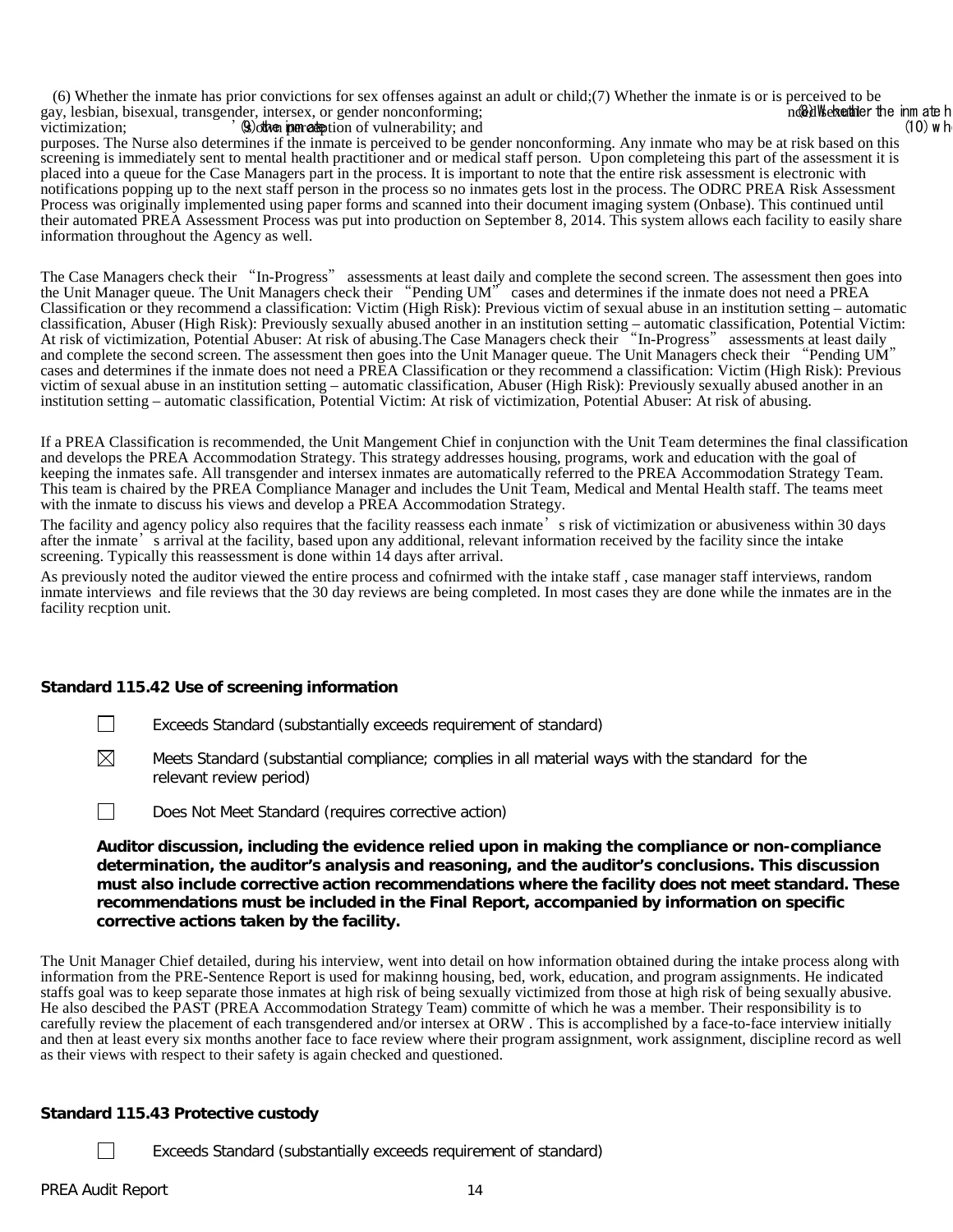- $\boxtimes$ Meets Standard (substantial compliance; complies in all material ways with the standard for the relevant review period)
- $\Box$ Does Not Meet Standard (requires corrective action)

**Auditor discussion, including the evidence relied upon in making the compliance or non-compliance determination, the auditor's analysis and reasoning, and the auditor's conclusions. This discussion must also include corrective action recommendations where the facility does not meet standard. These recommendations must be included in the Final Report, accompanied by information on specific corrective actions taken by the facility.**

ODRC policy 79-ISA-04 prohibits the placing of inmates at high risk for sexual victimization in involuntary segregated housing unless an assessment of all available alternatives has been made and a determination has been made that there is no available alternative means of separation from likely abusers. The interviews conducted by this auditor of the Segregation Supervisor, a Segregation Staff Member the Warden and two inmates that alleged sexual abuse confirmed that Segregation is not ever used for the purpose of housing Inmates at high risk for sexual victimization. There has been no case where segregation was used to place inmates at high risk of victimization in the last 12 months. This was also confirmed during the interviews with both the Warden and Segregation Supervisor.

### **Standard 115.51 Inmate reporting**

- $\Box$ Exceeds Standard (substantially exceeds requirement of standard)
- ⊠ Meets Standard (substantial compliance; complies in all material ways with the standard for the relevant review period)
- $\Box$ Does Not Meet Standard (requires corrective action)

**Auditor discussion, including the evidence relied upon in making the compliance or non-compliance determination, the auditor's analysis and reasoning, and the auditor's conclusions. This discussion must also include corrective action recommendations where the facility does not meet standard. These recommendations must be included in the Final Report, accompanied by information on specific corrective actions taken by the facility.**

The inmates at ORW have numerous ways to privately report sexual abuse and sexual harrassment and they were well awareof them. Information on how to do it and to whom to make a complaint to is highlighted in the PREA information they receive upon arrival. There are posters everywhere in the facility directing them whom to write or call and the information is painted on the walls in the living areas as well. These women can send sealed mail to the Warden, Central Office staff, they can call numbers provided to Central Office Investigators, they can verbally tell staff or have their familiy or friends make allegation via the agency web site link, calling the institution directly or by calling Central Office. ORW inmates are also provided a phone number and address to contact Franklin County Juvenile Detention Facility should they want to contact an Agency not related to as the way for their inmates to report abuse or harassment to a public or private entity or office that is not part of the agency. There is an MOU with this agency that requires immediately notifying the facility that a report of sexual abuse had been made. The inmate may make the alleged abuse report confidentially to the number indicated on the posters throughout the facility. This number is monitored 24 hours a day. Franklin County Detention Facility notifies the Chief Inspector for ODRC who in turns immediately notifies the facility Investigator so a PREA case can be initiated. Random inmate interviews confirmed inmates were aware of ways to report sexual abuse should they need to.

ODRC policy 79-ISA-01 mandates that staff accept reports of sexual assault and sexual harassment made verbally, in writing, anonymously, and from third parties. Staff indicated during the random interviews that all verbal reports to them are put into writing and submited immediately to their supervisor.

### **Standard 115.52 Exhaustion of administrative remedies**

- Exceeds Standard (substantially exceeds requirement of standard)
- $\Box$
- Meets Standard (substantial compliance; complies in all material ways with the standard for the relevant review period)
- Does Not Meet Standard (requires corrective action)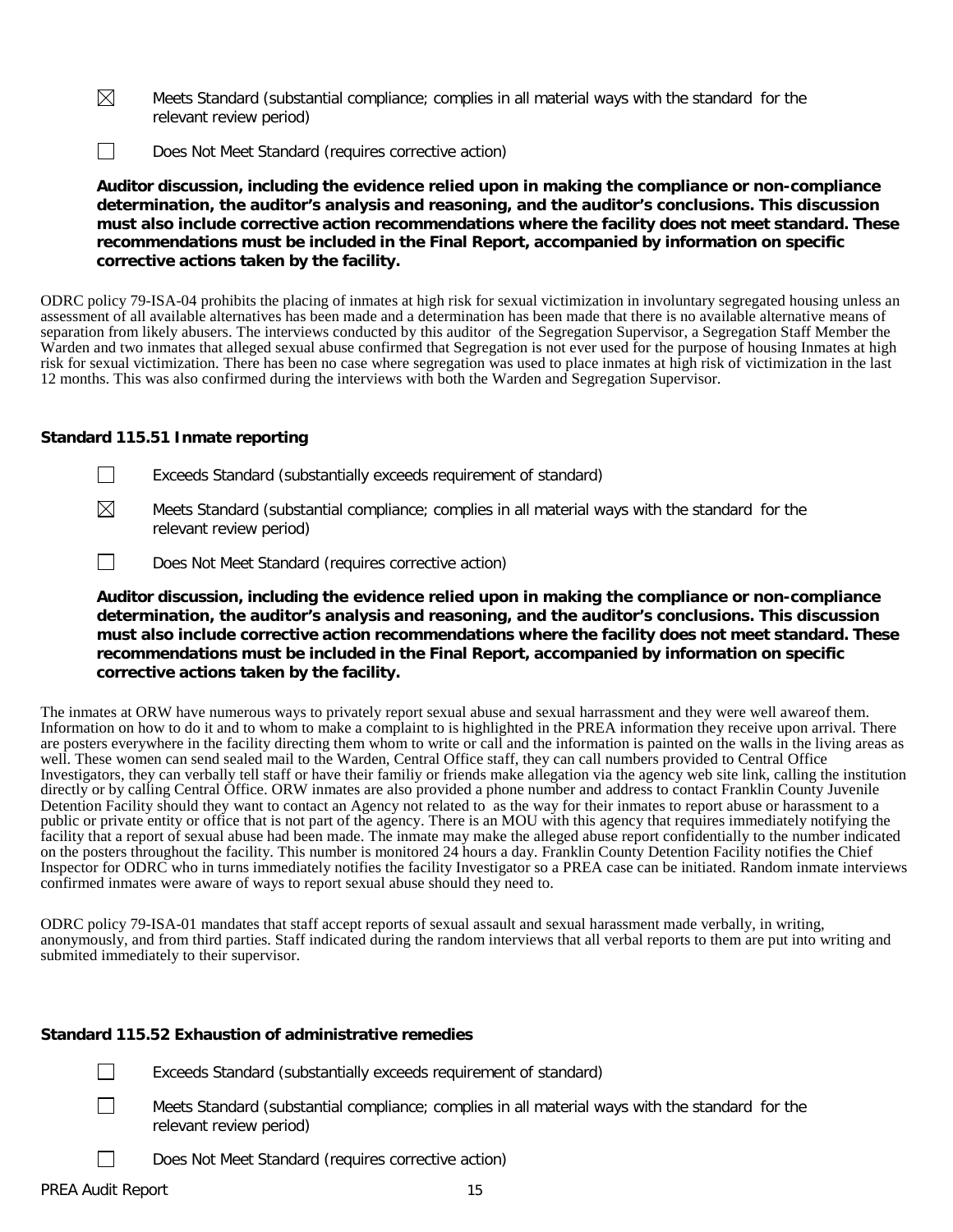**Auditor discussion, including the evidence relied upon in making the compliance or non-compliance determination, the auditor's analysis and reasoning, and the auditor's conclusions. This discussion must also include corrective action recommendations where the facility does not meet standard. These recommendations must be included in the Final Report, accompanied by information on specific corrective actions taken by the facility.**

ORW does not have administrative procedures through the inmate grievance process regarding sexual abuse complaints. THE STANDARD IS NOT APPLICABLE

### **Standard 115.53 Inmate access to outside confidential support services**

- $\Box$ Exceeds Standard (substantially exceeds requirement of standard)
- $\boxtimes$ Meets Standard (substantial compliance; complies in all material ways with the standard for the relevant review period)
- $\Box$ Does Not Meet Standard (requires corrective action)

**Auditor discussion, including the evidence relied upon in making the compliance or non-compliance determination, the auditor's analysis and reasoning, and the auditor's conclusions. This discussion must also include corrective action recommendations where the facility does not meet standard. These recommendations must be included in the Final Report, accompanied by information on specific corrective actions taken by the facility.**

The Sexual Assault Response Network Central Ohio (SARNCO) provides the female inmate victims of sexual abuse, emotional support services. As prviously noted posters were observed throughout the facility list the mailing address and phone number for this group and letters mailed out to them are treated as confidential correspondence meaning the envelope is sealed by the inmate and not opened and checked by facility staff. The phone number listed on the posters, can be dialed from the inmate phones without a charge. The auditor spoke with Director Heather Murphy who confirmed an MOU with the facility to provide support services with victims of sexual abuse. This MOU with SARNCO expires in 2017. The majority of random inmates interviewed indicated they were aware of the posters around the facility but since they had no specific need, were not sure of the services provided.

### **Standard 115.54 Third-party reporting**

- $\Box$ Exceeds Standard (substantially exceeds requirement of standard)
- $\boxtimes$ Meets Standard (substantial compliance; complies in all material ways with the standard for the relevant review period)
- $\Box$ Does Not Meet Standard (requires corrective action)

**Auditor discussion, including the evidence relied upon in making the compliance or non-compliance determination, the auditor's analysis and reasoning, and the auditor's conclusions. This discussion must also include corrective action recommendations where the facility does not meet standard. These recommendations must be included in the Final Report, accompanied by information on specific corrective actions taken by the facility.**

ODRC web page has a direct link for a family member or friend to make a PREA allegation on behalf of any inmate incarcerated at the Reformatory . The Auditor observed posters at the entrance to the facility and in the visiting room alerting visitors how to make a report on behalf of an inmate. The random interviews conducted with the inmates indicated they were generally aware of third party reporting and how to accomplish it.

### **Standard 115.61 Staff and agency reporting duties**

 $\Box$ Exceeds Standard (substantially exceeds requirement of standard)

Meets Standard (substantial compliance; complies in all material ways with the standard for the

 $\boxtimes$ PREA Audit Report 16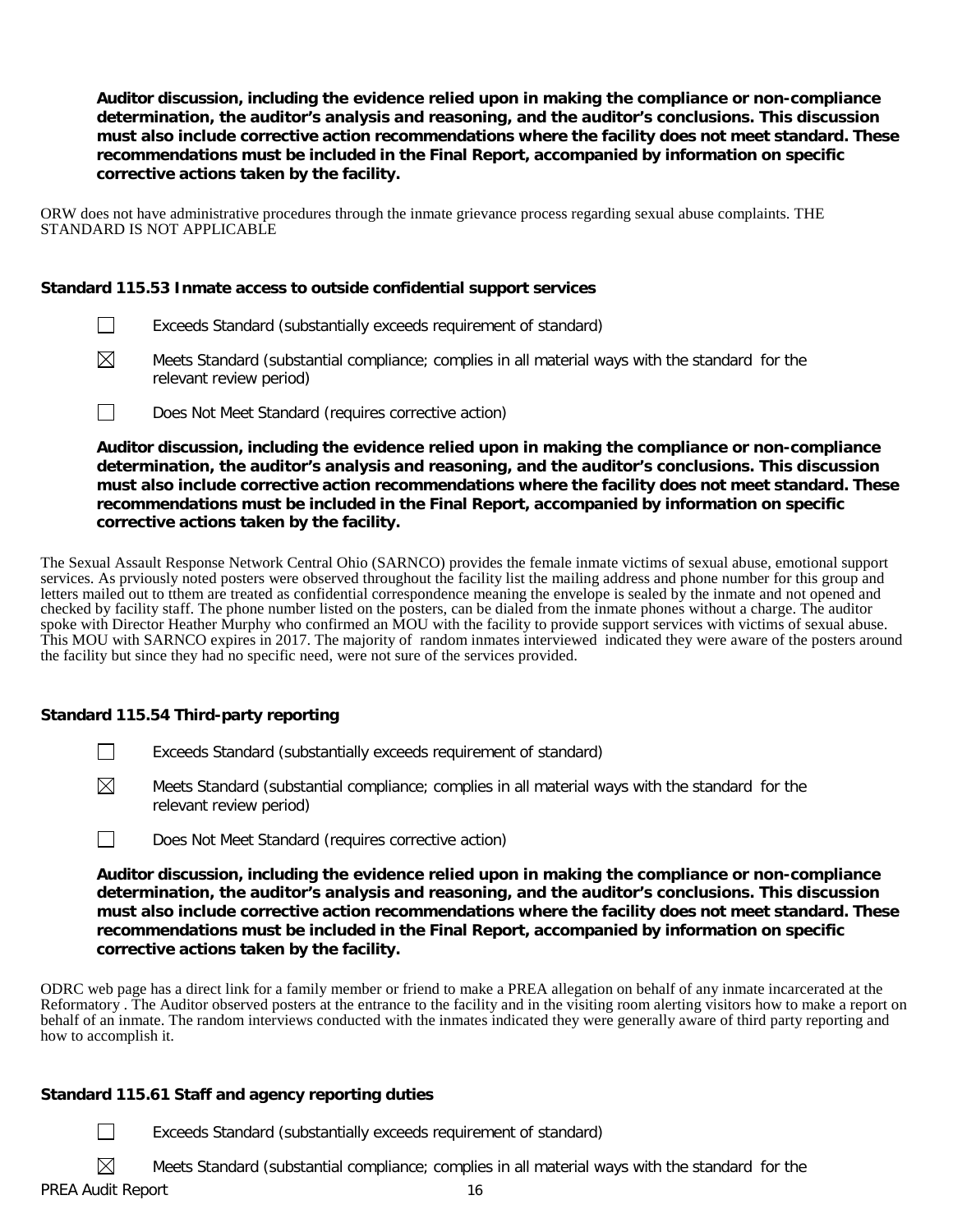relevant review period)

 $\Box$ 

Does Not Meet Standard (requires corrective action)

**Auditor discussion, including the evidence relied upon in making the compliance or non-compliance determination, the auditor's analysis and reasoning, and the auditor's conclusions. This discussion must also include corrective action recommendations where the facility does not meet standard. These recommendations must be included in the Final Report, accompanied by information on specific corrective actions taken by the facility.**

It was clear from the random staff interviews that each is required to report immediately any knowledge, suspicion, or information regarding an incident of sexual abuse or sexual harassment that occurred in a facility, whether or not it is part of the agency.Any retaliation against inmates or staff who reported sexual abuse or sexual harassment and any staff neglect or violation of responsibilities that may have contributed to an incident or retaliation. These staff responsibilities are clearly outlined in ODRC policy 79-ISA-02.

### **Standard 115.62 Agency protection duties**

- $\perp$ Exceeds Standard (substantially exceeds requirement of standard)
- ⊠ Meets Standard (substantial compliance; complies in all material ways with the standard for the relevant review period)
- Does Not Meet Standard (requires corrective action)  $\mathbf{1}$

**Auditor discussion, including the evidence relied upon in making the compliance or non-compliance determination, the auditor's analysis and reasoning, and the auditor's conclusions. This discussion must also include corrective action recommendations where the facility does not meet standard. These recommendations must be included in the Final Report, accompanied by information on specific corrective actions taken by the facility.**

The staff interviews and the interview with the indicated the actions they would take once they became aware that an inmate was subject to a substantial risk of imminent sexual abuse' Each indicated the primary responsibility is to safeguard the inmate and takes whatever immediate action they need to protect the inmate. The inmate would be immediately secured, supervisor notified, Investigator and PREA Manager notified. The Warden indicated there had been no cases reported during the last 12 months.

### **Standard 115.63 Reporting to other confinement facilities**

- Exceeds Standard (substantially exceeds requirement of standard)
- $\boxtimes$ Meets Standard (substantial compliance; complies in all material ways with the standard for the relevant review period)
- $\Box$ Does Not Meet Standard (requires corrective action)

**Auditor discussion, including the evidence relied upon in making the compliance or non-compliance determination, the auditor's analysis and reasoning, and the auditor's conclusions. This discussion must also include corrective action recommendations where the facility does not meet standard. These recommendations must be included in the Final Report, accompanied by information on specific corrective actions taken by the facility.**

The Warden detailed, during her interview, policy 79-ISA-02. This policy requires that, upon receiving an allegation that an inmate was sexually abused while confined at another facility, the Warden of the facility must notify the head of the facility or appropriate office of the agency/facility within 72 hours where sexual abuse is alleged to have occurred. The auditor reviewed one cases during the site visit originating at another facility and was disclosed during intake upon arrival at ORW. The Head of the Jail where the allegation of sexual abuse took place was notified on same day to initiate an investigation.

ORW has not receieved any notifications from othes facilities at which inmates alleged sexaul abuse/ harassment while at the Reformatory during the last 12 months.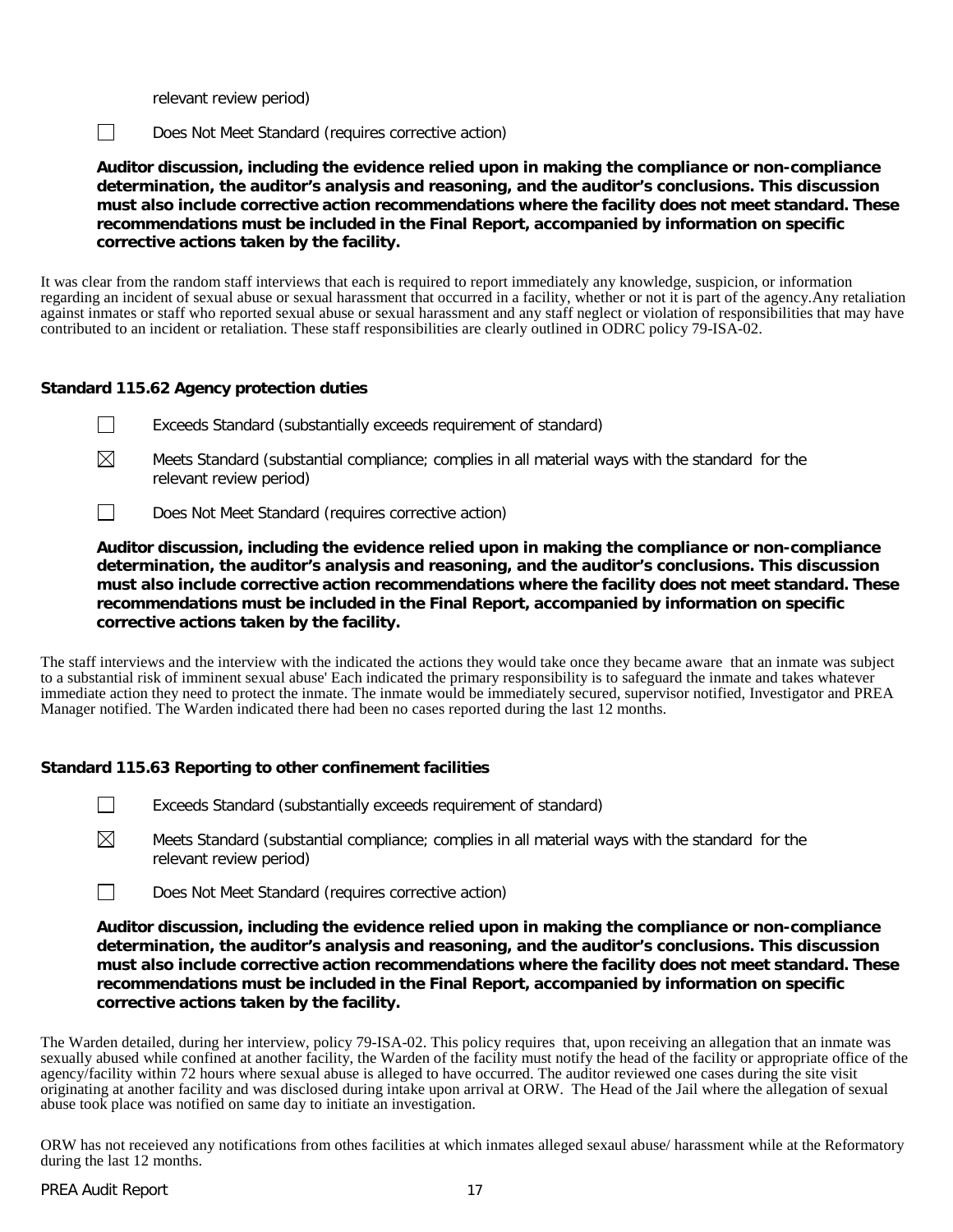### **Standard 115.64 Staff first responder duties**

- $\boxtimes$ Exceeds Standard (substantially exceeds requirement of standard)
- $\Box$ Meets Standard (substantial compliance; complies in all material ways with the standard for the relevant review period)
- $\Box$ Does Not Meet Standard (requires corrective action)

**Auditor discussion, including the evidence relied upon in making the compliance or non-compliance determination, the auditor's analysis and reasoning, and the auditor's conclusions. This discussion must also include corrective action recommendations where the facility does not meet standard. These recommendations must be included in the Final Report, accompanied by information on specific corrective actions taken by the facility.**

Every staff member at the Ohio Reformatory for Women is trained as a first responder for sexual abuse/ harasmment allegations. During the interview segment of the auditit it was apparent how serious each takes this responsibility and without looking at the credit card sized card each carries outlinging what to do in such a situation, they informed that the auditor that upon a situation they would: separate the alleged victim and abuser, preserve and protect any crime scene until appropriate steps can be taken to collect any evidence; if the abuse occurred within a time period that still allows for the collection of physical evidence, request that the alleged victim not take any actions that could destroy physical evidence, including, as appropriate, washing, brushing teeth, changing clothes, urinating, defecating, smoking, drinking, or eating; and if the abuse occurred within a time period that still allows for the collection of physical evidence, ensure that the alleged abuser does not take any actions that could destroy physical evidence, including, as appropriate, washing, brushing teeth, changing clothes, urinating, defecating, smoking, drinking, or eating. it was apparent how serious each takes this responsibility and without looking at the credit card sized card each carries

### **Standard 115.65 Coordinated response**

- П Exceeds Standard (substantially exceeds requirement of standard)
- $\boxtimes$ Meets Standard (substantial compliance; complies in all material ways with the standard for the relevant review period)
- $\Box$ Does Not Meet Standard (requires corrective action)

**Auditor discussion, including the evidence relied upon in making the compliance or non-compliance determination, the auditor's analysis and reasoning, and the auditor's conclusions. This discussion must also include corrective action recommendations where the facility does not meet standard. These recommendations must be included in the Final Report, accompanied by information on specific corrective actions taken by the facility.**

79-ISA-02 (ORW Appendix B) is the written institutional plan coordinating all actions to be taken in response to a sexual abuse incident among staff first responders, medical and mental health practitioners, investigators, and facility leadership. During the specialized staff interviews and the interview with the Warden and PREA Complinace Manager each elaborated on the content of this policy and discussed their roles in the coordinated response

### **Standard 115.66 Preservation of ability to protect inmates from contact with abusers**

- $\Box$ Exceeds Standard (substantially exceeds requirement of standard)
- $\boxtimes$ Meets Standard (substantial compliance; complies in all material ways with the standard for the relevant review period)
- $\perp$ Does Not Meet Standard (requires corrective action)

PREA Audit Report 18 **Auditor discussion, including the evidence relied upon in making the compliance or non-compliance**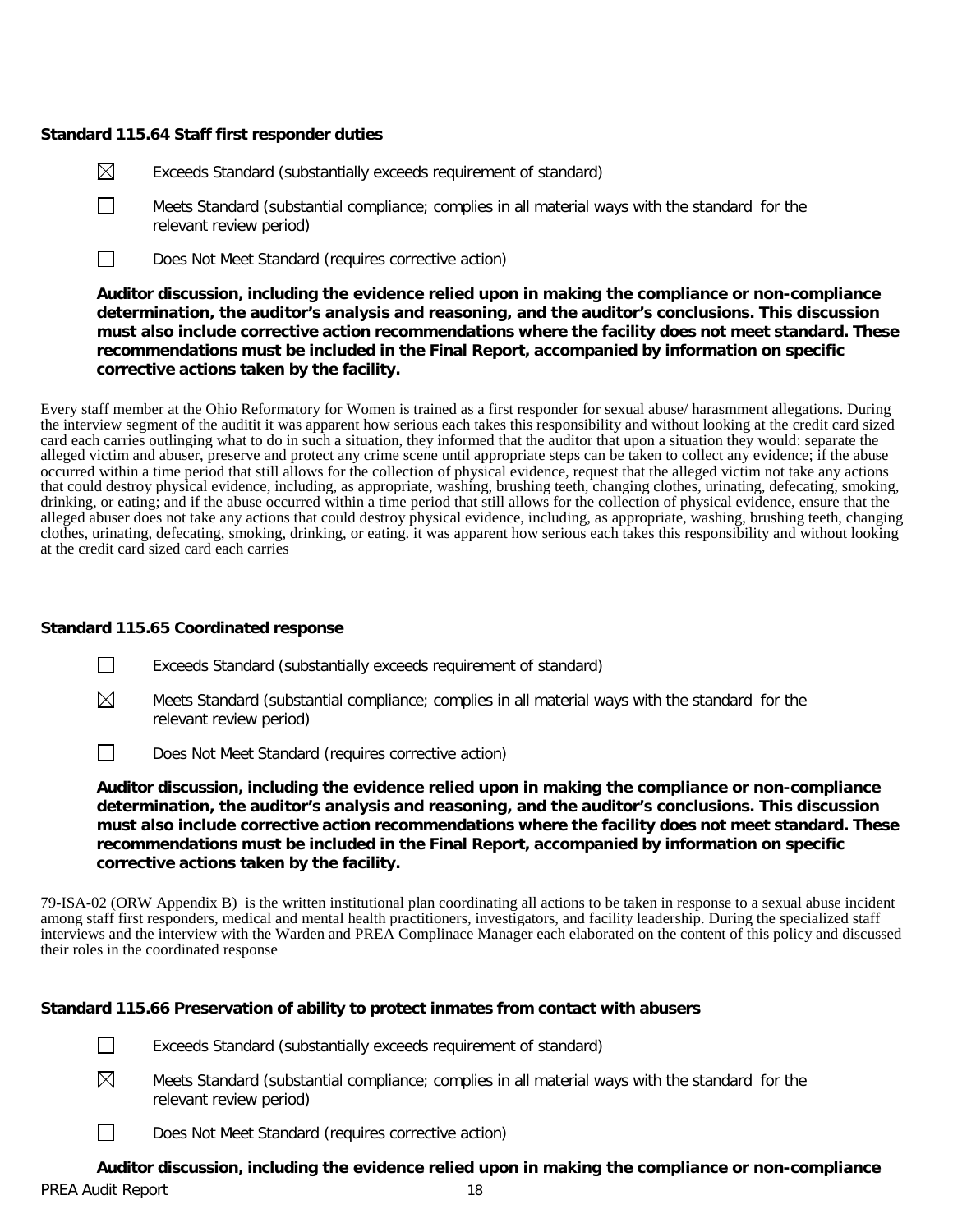### **determination, the auditor's analysis and reasoning, and the auditor's conclusions. This discussion must also include corrective action recommendations where the facility does not meet standard. These recommendations must be included in the Final Report, accompanied by information on specific corrective actions taken by the facility.**

The Ohio Department of Rehabilitation and Correction has not entered into a new or renewed any Collective Bargaining Agreement since August 20, 2012. The current agreement allows the Agency to remove staff alleged to have engaged in sexual abuse from inmate contact or placing the employee on paid levee pending the outcome of the investigation. Five employees were terminated as a result of a sexual abuse investigations during the last 12 months.

### **Standard 115.67 Agency protection against retaliation**

- $\mathbb{R}^n$ Exceeds Standard (substantially exceeds requirement of standard)
- $\boxtimes$ Meets Standard (substantial compliance; complies in all material ways with the standard for the relevant review period)
- $\Box$ Does Not Meet Standard (requires corrective action)

**Auditor discussion, including the evidence relied upon in making the compliance or non-compliance determination, the auditor's analysis and reasoning, and the auditor's conclusions. This discussion must also include corrective action recommendations where the facility does not meet standard. These recommendations must be included in the Final Report, accompanied by information on specific corrective actions taken by the facility.**

The Facility Investigators at ORW are charged with monitoring staff and inmate retaliation for a minimum of 90 days following a report of sexual abuse. This is mandated in policy 79-ISA-02 protecting all inmates and staff who report sexual abuse or sexual harassment or cooperate with sexual abuse or sexual harassment investigations from retaliation by other inmates or staff. These Investigators are required to monitor inmates and/or staff who reported the sexual abuse and of inmates who were reported to have suffered sexual abuse to see if there are changes that may suggest possible retaliation by inmates or staff, and shall act promptly to remedy any such retaliation.

During the interview with one of these Investigator he stated he monitored inmate disciplinary reports, housing assignments , program/work assignment changes, and performance reviews. The Investigator stated he would monitor staff retaliation much in the same way. (job assignments time off, promotions and evaluations). He also indicated that such monitoring could extend beyond 90 if warranted. A review of the case files, during the site visit, indicated complinace to this policy.

### **Standard 115.68 Post-allegation protective custody**

- $\Box$ Exceeds Standard (substantially exceeds requirement of standard)
- $\boxtimes$ Meets Standard (substantial compliance; complies in all material ways with the standard for the relevant review period)
- $\Box$ Does Not Meet Standard (requires corrective action)

**Auditor discussion, including the evidence relied upon in making the compliance or non-compliance determination, the auditor's analysis and reasoning, and the auditor's conclusions. This discussion must also include corrective action recommendations where the facility does not meet standard. These recommendations must be included in the Final Report, accompanied by information on specific corrective actions taken by the facility.**

ODRC 79 ISA-04 prohibits the facility from placing inmates in segregation for protection that alleged to have suffered sexual abuse unless no alternative is available. During the course of interviews conducted with the Warden at ORW, their Special Housing Unit Supervisor and a segregation line staff member each confirmed that segregation has never been used to house inmates for protection after an alleged sexual assault. The interview conducted on inmates that alleged sexual abuse indicated they was never placed in segregation at any point in the investigative process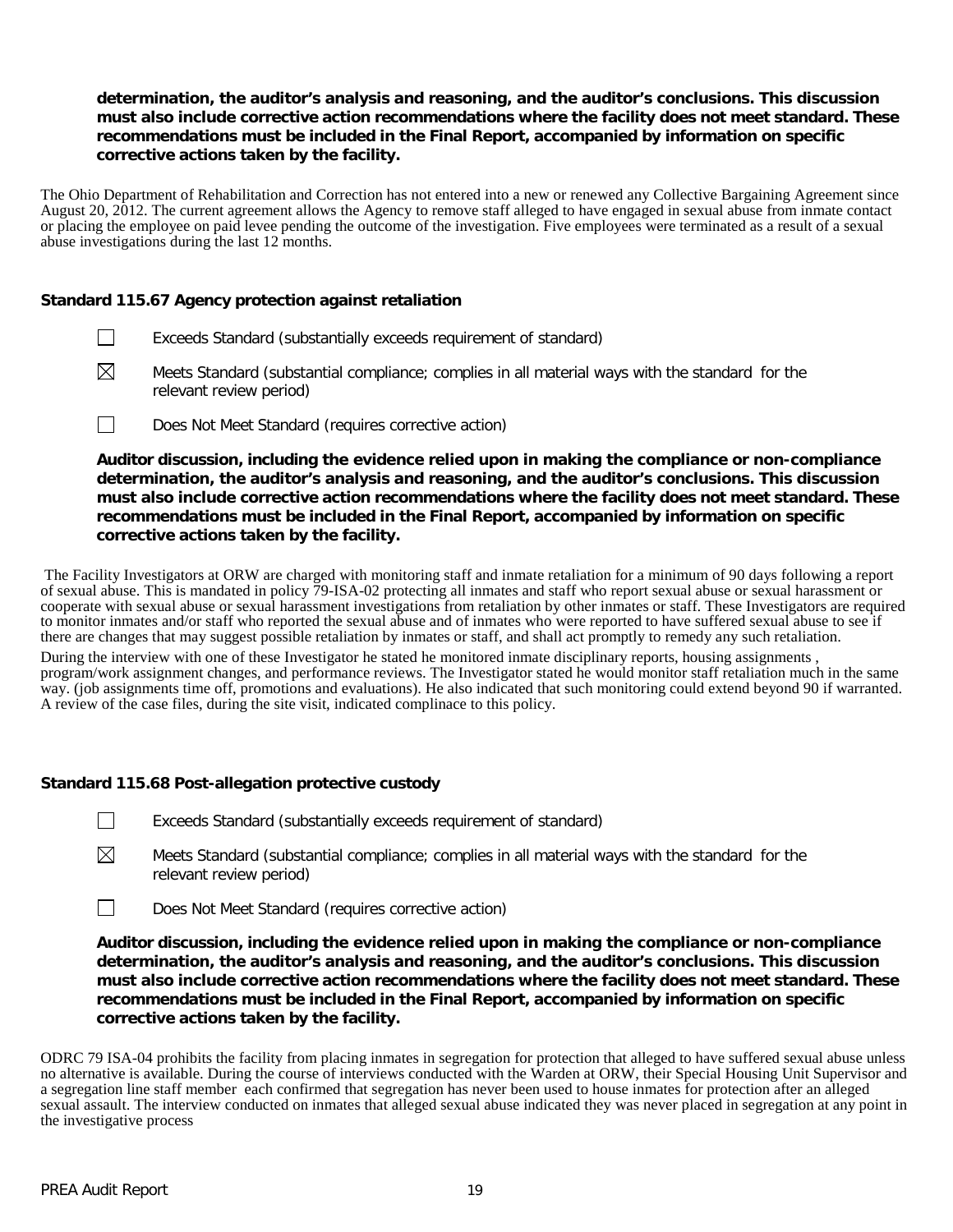### **Standard 115.71 Criminal and administrative agency investigations**

- $\boxtimes$ Exceeds Standard (substantially exceeds requirement of standard)
- $\Box$ Meets Standard (substantial compliance; complies in all material ways with the standard for the relevant review period)
- $\Box$ Does Not Meet Standard (requires corrective action)

**Auditor discussion, including the evidence relied upon in making the compliance or non-compliance determination, the auditor's analysis and reasoning, and the auditor's conclusions. This discussion must also include corrective action recommendations where the facility does not meet standard. These recommendations must be included in the Final Report, accompanied by information on specific corrective actions taken by the facility.**

ODRC policy 79-ISA-01 mandates each reported allegation of sexual abuse and sexual harassment, be done promptly, thoroughly, and objectively including third-party and anonymous reports. When an allegation of sexual abuse is made it is immediately turned over to the Ohio State Highway Patrol Investigator for investigation to determine if a crime was committed. If he determines there was no evidence of a crime the allegation is turned over to the ORW Investigator to conduct an administrative investigation. There is a three you MOU with the Ohio Department of Safety and the Ohio Department of Rehabilitation and Correction outling both agencies responsibilities in the handling of sexual abuse allegations. As previously noted both the Facility Investigator and the Ohio State trooper received the same sexual abuse investigative training. The auditor verified their attendedance and successful completion.

Both Investigators stated that the investigative process involves gathering and preserving direct and circumstantial evidence, including any available physical and DNA evidence and any available electronic monitoring data, interviewing alleged victims, suspected perpetrators, and witnesses, and also includes reviewing any prior complaints and reports of sexual abuse involving the suspected perpetrator. The investigators indicated that the credibility of an alleged victim, suspect, or witness is assessed on an individual basis and not determined by the person's status as an inmate or staff.The departure of the alleged abuser or victim from the employment or control of the facility or agency does not provide a basis for terminating any investigation according to the State Police and the Facility Investigator.

### **Standard 115.72 Evidentiary standard for administrative investigations**

- Exceeds Standard (substantially exceeds requirement of standard)
- $\boxtimes$ Meets Standard (substantial compliance; complies in all material ways with the standard for the relevant review period)
- $\Box$ Does Not Meet Standard (requires corrective action)

**Auditor discussion, including the evidence relied upon in making the compliance or non-compliance determination, the auditor's analysis and reasoning, and the auditor's conclusions. This discussion must also include corrective action recommendations where the facility does not meet standard. These recommendations must be included in the Final Report, accompanied by information on specific corrective actions taken by the facility.**

The Facility Investigaot stated during his interview that policy 79-ISA-02 imposes no standard higher than a preponderance of the evidence for determining whether allegations of sexual abuse or sexual harassment are substantiated and that is the threshold he uses.

### **Standard 115.73 Reporting to inmates**

- $\perp$ Exceeds Standard (substantially exceeds requirement of standard)
- $\boxtimes$ Meets Standard (substantial compliance; complies in all material ways with the standard for the relevant review period)
	- Does Not Meet Standard (requires corrective action)

### **Auditor discussion, including the evidence relied upon in making the compliance or non-compliance**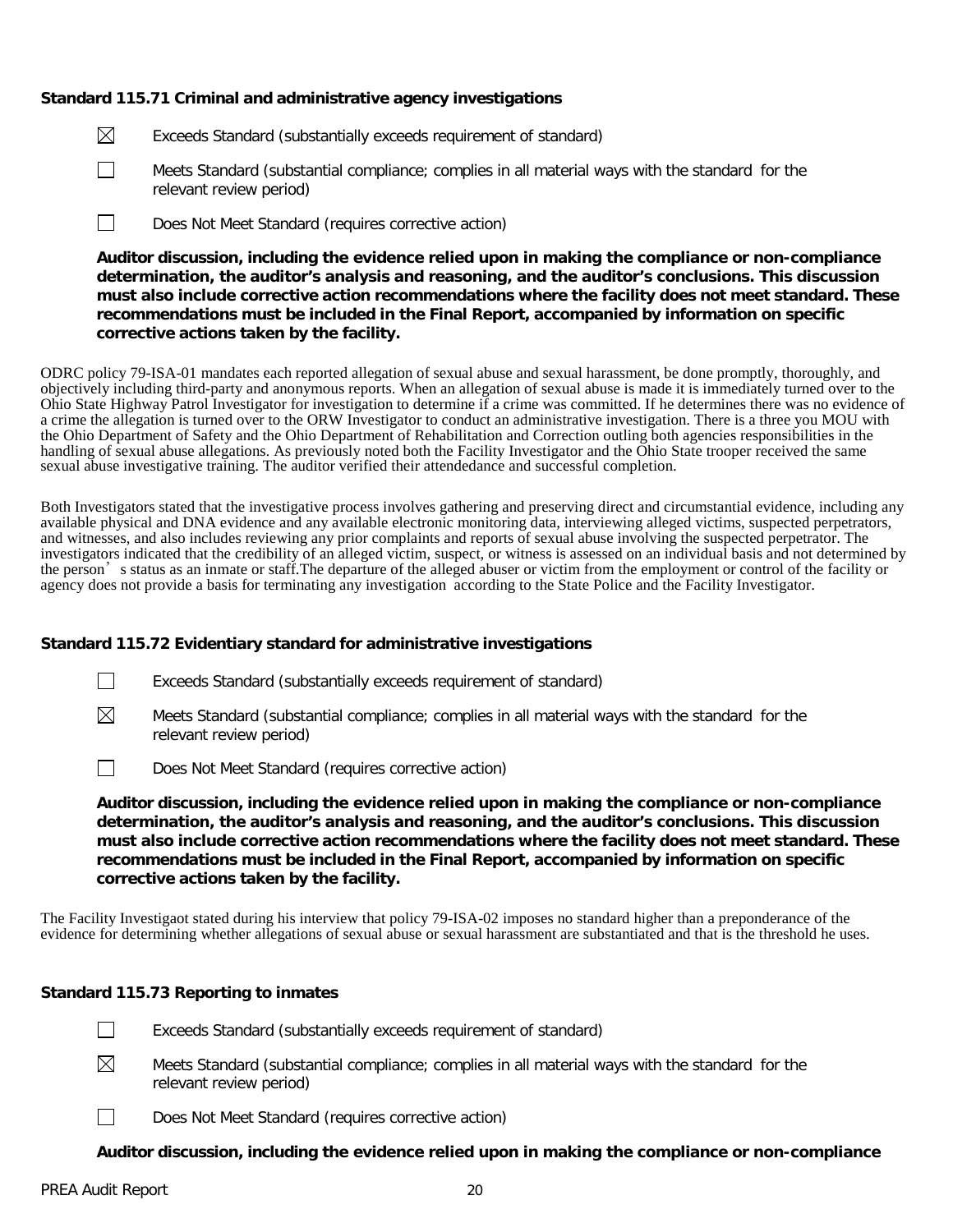### **determination, the auditor's analysis and reasoning, and the auditor's conclusions. This discussion must also include corrective action recommendations where the facility does not meet standard. These recommendations must be included in the Final Report, accompanied by information on specific corrective actions taken by the facility.**

Every inmate, at ORW, who makes an allegation that she suffered sexual abuse in an agency facility is informed in writing as to whether the allegation has been determined to be substantiated, unsubstantiated, or unfounded following an investigation by the agency including the State Police. ODRC policy 79-ISA-02 requires that following an inmate's allegation that a staff member has committed sexual abuse against the inmate, the facility subsequently informs the inmate (unless the agency has determined that the allegation is unfounded) whenever the employee is on his unit, no longer employed in the facility or if the employee was indicted or charged. The inmate notification is maintained in the investigative file.

As noted earlier there were seven (7) sexual abuse allegation made against staff members in 2015 and three (3) in 2016. Nine (9) sexual abuse allegations made against other inmates in 2015 and three (3) in 2016. The auditor found inmate notifications of investigative outcomes in the files where the investigation was completed.

### **Standard 115.76 Disciplinary sanctions for staff**

- $\Box$ Exceeds Standard (substantially exceeds requirement of standard)
- $\boxtimes$ Meets Standard (substantial compliance; complies in all material ways with the standard for the relevant review period)
- $\Box$ Does Not Meet Standard (requires corrective action)

**Auditor discussion, including the evidence relied upon in making the compliance or non-compliance determination, the auditor's analysis and reasoning, and the auditor's conclusions. This discussion must also include corrective action recommendations where the facility does not meet standard. These recommendations must be included in the Final Report, accompanied by information on specific corrective actions taken by the facility.**

The staff interviews were clear about the sanction they would receive should they violate the agency zero tolerance policies. ODRC policies 79-ISA-01 and 31-SEM-02 mandate that staff is subject to disciplinary sanctions up to and including termination for violating agency sexual abuse or sexual harassment policies. The policies also provide disciplinary sanctions for violations of agency policies relating to sexual abuse or sexual harassment commensurate with the nature and circumstances of the acts committed, the staff member's disciplinary history, and the sanctions imposed for comparable offenses by other staff with similar histories.

### **Standard 115.77 Corrective action for contractors and volunteers**

- $\boxtimes$ Meets Standard (substantial compliance; complies in all material ways with the standard for the relevant review period)
- Does Not Meet Standard (requires corrective action)  $\perp$

**Auditor discussion, including the evidence relied upon in making the compliance or non-compliance determination, the auditor's analysis and reasoning, and the auditor's conclusions. This discussion must also include corrective action recommendations where the facility does not meet standard. These recommendations must be included in the Final Report, accompanied by information on specific corrective actions taken by the facility.**

The auditor interviewed a contractor and volunteer at ORW. Both indicated they wrer informed during their training on the agency zero tolerance policy of the consequences any violation. ODRC policies 79-ISA-01, and 71-SOC-01 and Standards of Conduct require that any contractor or volunteer who engages in sexual abuse be removed from the facility and reported to law enforcement agencies, unless the activity was clearly not criminal, and to relevant licensing bodies.

 $\perp$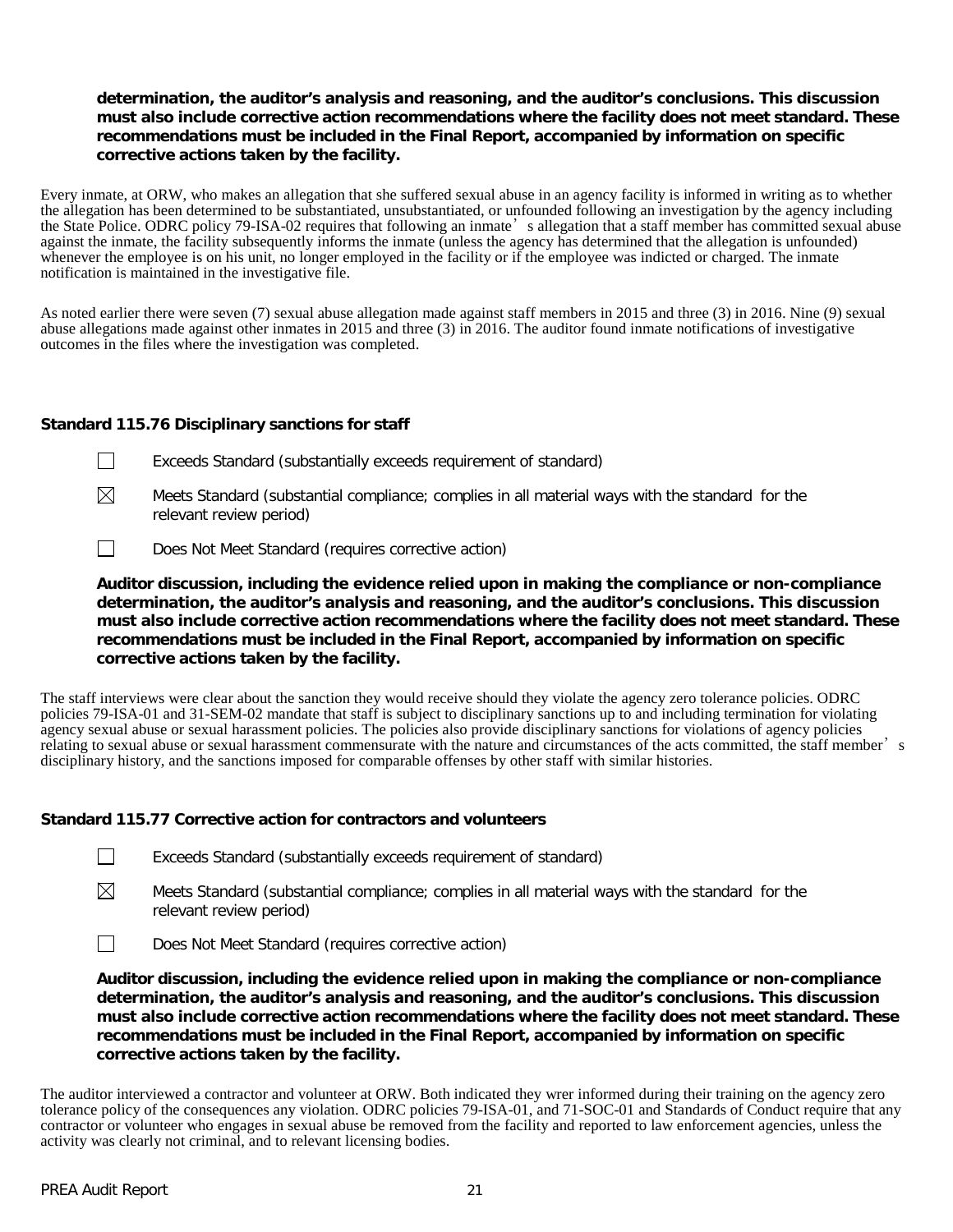#### **Standard 115.78 Disciplinary sanctions for inmates**

- $\Box$ Exceeds Standard (substantially exceeds requirement of standard)
- ⊠ Meets Standard (substantial compliance; complies in all material ways with the standard for the relevant review period)
- $\Box$ Does Not Meet Standard (requires corrective action)

**Auditor discussion, including the evidence relied upon in making the compliance or non-compliance determination, the auditor's analysis and reasoning, and the auditor's conclusions. This discussion must also include corrective action recommendations where the facility does not meet standard. These recommendations must be included in the Final Report, accompanied by information on specific corrective actions taken by the facility.**

Policies 56-DSC-01 and 79-ISA-02 deal with the inmate disciplinary process and prohibitions against all sexual relations between inmates. Any inmate at ORW found to have engaged in a sexual relationship with another inmate receive a rules infraction. Anyone found guilty of this behavior at a disciplinary hearing receives an appropriate sanction. These sanctions are commensurate with the nature and circumstances of the abuse committed taking into account whether mental disabilities contributed. The policy was confirmed with the Warden during her interview

#### **Standard 115.81 Medical and mental health screenings; history of sexual abuse**

- $\Box$ Exceeds Standard (substantially exceeds requirement of standard)
- $\boxtimes$ Meets Standard (substantial compliance; complies in all material ways with the standard for the relevant review period)
- $\Box$ Does Not Meet Standard (requires corrective action)

**Auditor discussion, including the evidence relied upon in making the compliance or non-compliance determination, the auditor's analysis and reasoning, and the auditor's conclusions. This discussion must also include corrective action recommendations where the facility does not meet standard. These recommendations must be included in the Final Report, accompanied by information on specific corrective actions taken by the facility.**

The nurse interviewed during the site visit, who performs the risk assessment, indicated that once an inmate indicates or it is noted in her file that she has experienced prior sexual victimization, whether it occurred in an institutional setting or in the community, she is offered a follow-up meeting with a medical or mental health practitioner within 14 days of the assessment. She also indicated that if the assessment indicates she has previously perpetrated sexual abuse, whether it occurred in an institutional setting or in the community, staff offeres a follow-up meeting with a mental health practitioner within 14 days of the intake screening. All inmates mustl be screened by Mental Health in accordance with Department Policy 67-MNH-02, Mental Health Screening and Mental Health Classification. This practice was confirmed during the interviews of inmates disclosing prior victimization.

Policy 79-ISA-02 require that all information related to sexual victimization or abusiveness that occurred in an institutional setting is strictly limited to medical and mental health practitioners and other staff, as necessary, to inform treatment plans and security and management decisions, including housing, bed, work, education, and program assignments, or as otherwise required by Federal, State, or local law. This practice was also confirmed during the same interviews with these practitioners.

### **Standard 115.82 Access to emergency medical and mental health services**

 $\Box$ Exceeds Standard (substantially exceeds requirement of standard)

- $\boxtimes$ Meets Standard (substantial compliance; complies in all material ways with the standard for the relevant review period)
	- Does Not Meet Standard (requires corrective action)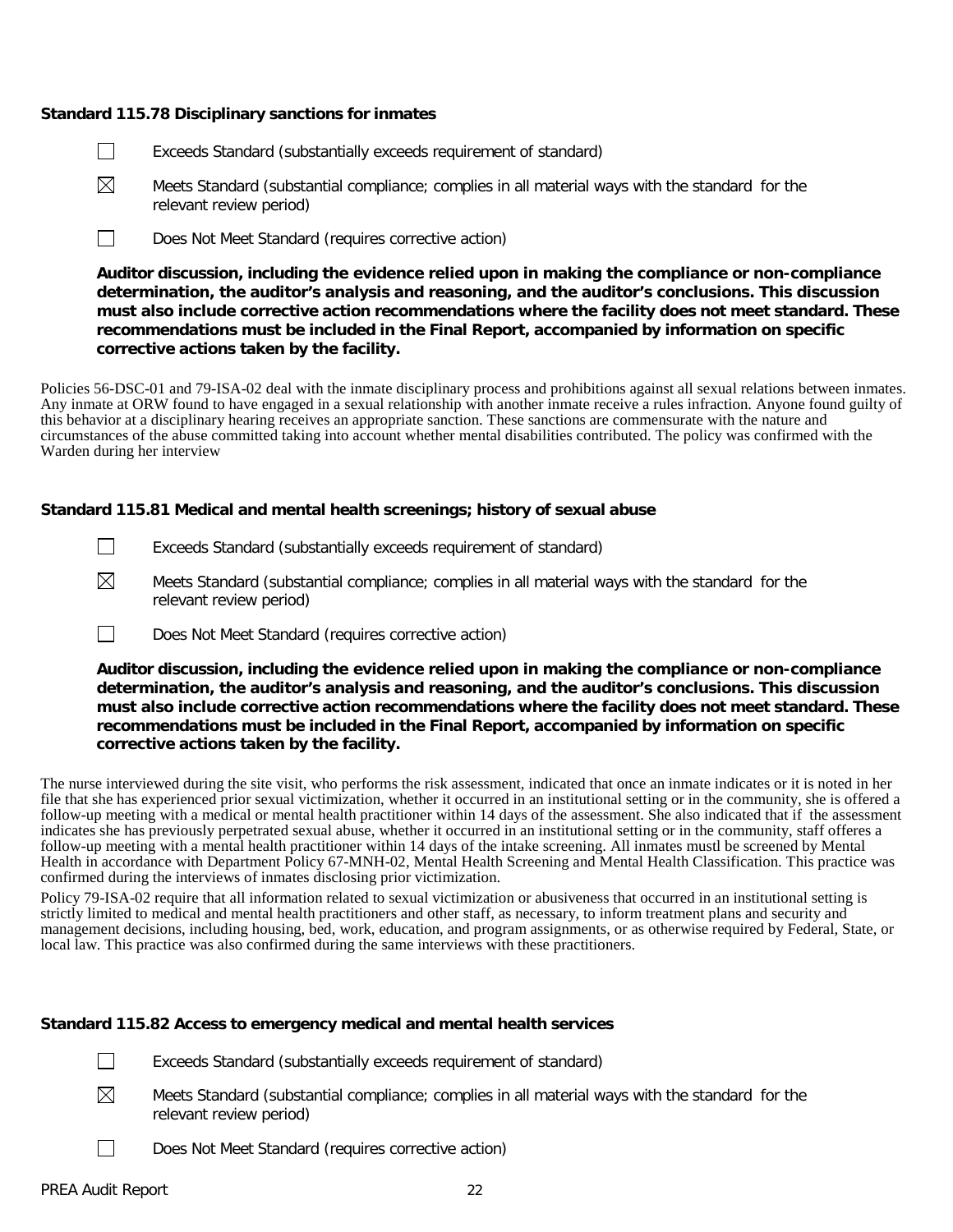### **Auditor discussion, including the evidence relied upon in making the compliance or non-compliance determination, the auditor's analysis and reasoning, and the auditor's conclusions. This discussion must also include corrective action recommendations where the facility does not meet standard. These recommendations must be included in the Final Report, accompanied by information on specific corrective actions taken by the facility.**

The auditor conducted indepth interviews with medical and mental health staff while at ORW. These staff discussed policies including Medical Protocol B-11 requiring unimpeded access to emergency medical treatment and crisis intervention services, the nature and scope of which are determined by medical and mental health practitioners at the facility. Inmate victim of sexual abuse are offered timely information about and timely access to emergency contraception and sexually transmitted infections prophylaxis, wih no cost incurred by the inmate whether the victim names the abuser or cooperates with any investigation arising out of the incident.

### **Standard 115.83 Ongoing medical and mental health care for sexual abuse victims and abusers**

- $\Box$ Exceeds Standard (substantially exceeds requirement of standard)
- ⊠ Meets Standard (substantial compliance; complies in all material ways with the standard for the relevant review period)
- $\Box$ Does Not Meet Standard (requires corrective action)

**Auditor discussion, including the evidence relied upon in making the compliance or non-compliance determination, the auditor's analysis and reasoning, and the auditor's conclusions. This discussion must also include corrective action recommendations where the facility does not meet standard. These recommendations must be included in the Final Report, accompanied by information on specific corrective actions taken by the facility.**

Medical and mental health evaluations and treatment are provided to all inmates who have been victimized by sexual abuse in any prison, jail, lockup, or juvenile facility with no cost to the inmate. This paractice was confirmed during interviews with medical staff and inmates who alleged sexual abuse.

The same policy requiring the evaluations and treatment, ODRC policy 79-ISA-02, also requires the facility to conduct a mental health evaluation of all known inmate-on-inmate abusers. The Mental Health Practioner confirmed that the mental health department attempts to conduct a mental health evaluation of all known inmate- on-inmate abusers within 60 days of learning of such abuse history and they offer treatment when deemed appropriate.

### **Standard 115.86 Sexual abuse incident reviews**

- П Exceeds Standard (substantially exceeds requirement of standard)
- $\boxtimes$ Meets Standard (substantial compliance; complies in all material ways with the standard for the relevant review period)
- Does Not Meet Standard (requires corrective action)  $\perp$

**Auditor discussion, including the evidence relied upon in making the compliance or non-compliance determination, the auditor's analysis and reasoning, and the auditor's conclusions. This discussion must also include corrective action recommendations where the facility does not meet standard. These recommendations must be included in the Final Report, accompanied by information on specific corrective actions taken by the facility.**

79-ISA-03 requires that the facility ORW conducts a sexual abuse incident review at the conclusion of every sexual abuse investigation, except where the case finding was unfounded. The review is supposed to take place within 30 days of the conclusion of the investigation and is handled by the facility Sexual Abuse Review Team (SART).

According to policy 79-ISA-03 this Committee is comprised of the Deputy Warden for Operations, Deputy Warden for Special Services, Facility Investigator, PREA Compliance Manager, and a representative from the Medical and Mental Health Departments. The interview with a team memeber of SART about what the team looks at in each investigation he informed me they try to determine: if there is a need to change policy or practice to better prevent, detect, or respond to sexual abuse; consider if the incident or allegation was motivated by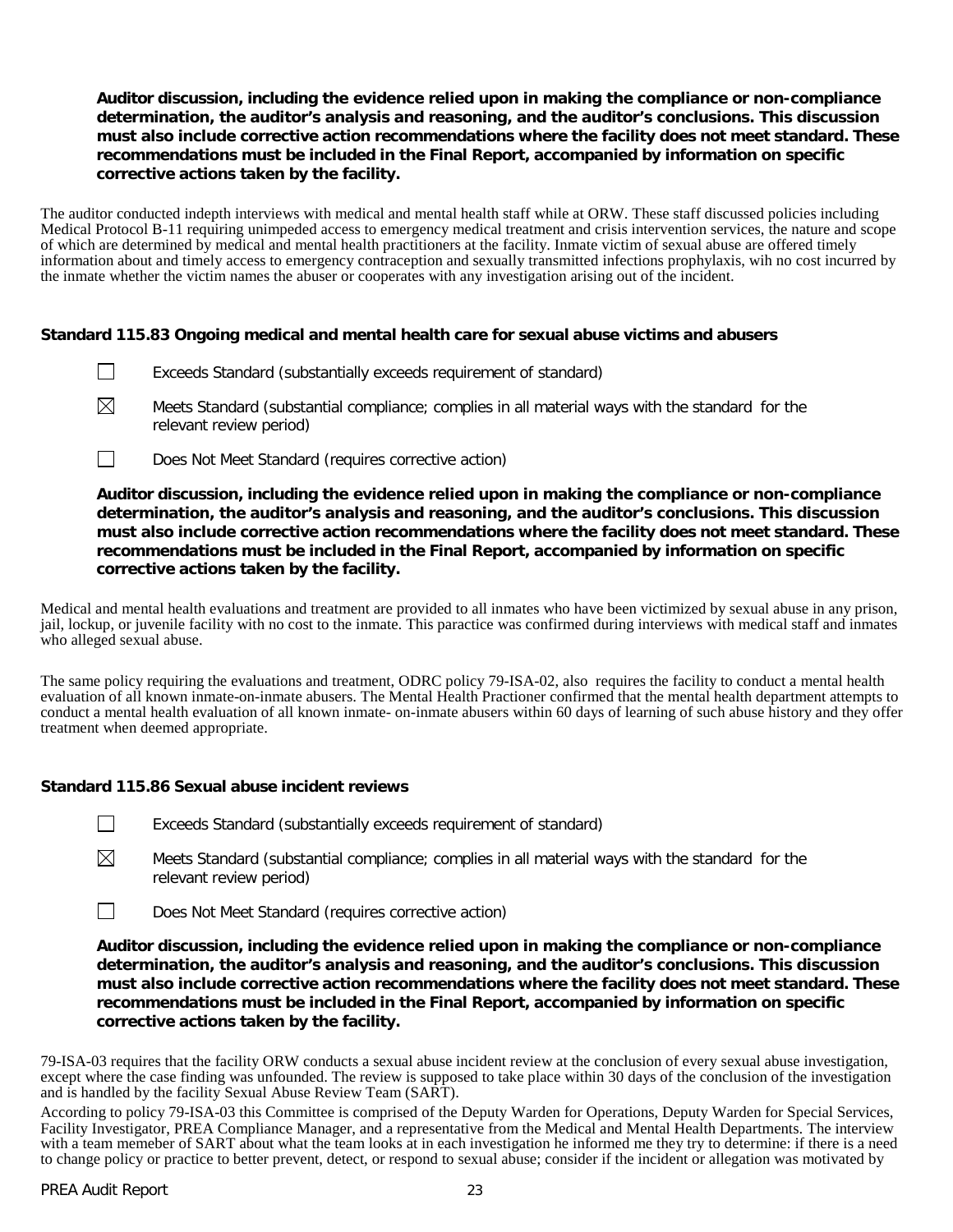race; ethnicity; gender identity; lesbian, gay, bisexual, transgender, or intersex identification, status, or perceived status; or gang affiliation; or if motivated or caused by other group dynamics at the facility; look at the area in the facility where the incident allegedly occurred to assess whether physical barriers in the area may enable abuse; review the adequacy of staffing levels in that area: assess whether monitoring technology should be deployed or augmented to supplement supervision. At the completion of the review a written report of their findings is prepared based on the criteria mentioned above. This report is forwarded, along with any recommendations to the Warden and PREA Compliance Manager. This entire process was verified in interviews conducted with the Warden, a member of the SART team and the PREA Compliance Manager. The auditor also reviewed a completed sexual abuse review that was recently conducted.

#### **Standard 115.87 Data collection**

- $\Box$ Exceeds Standard (substantially exceeds requirement of standard)
- $\boxtimes$ Meets Standard (substantial compliance; complies in all material ways with the standard for the relevant review period)
- $\Box$ Does Not Meet Standard (requires corrective action)

**Auditor discussion, including the evidence relied upon in making the compliance or non-compliance determination, the auditor's analysis and reasoning, and the auditor's conclusions. This discussion must also include corrective action recommendations where the facility does not meet standard. These recommendations must be included in the Final Report, accompanied by information on specific corrective actions taken by the facility.**

ODRC collects accurate and uniform data on every facility in the Agency including the two private facilities. ORW provides information to the Agency about sexual abuse to assist the Agency in understanding trends etc. within the aggregate total. The data collected from the two private facilities is not included in this aggregate number provided in the Survey on Sexual Victimization (SSV2) provided each September to DOJ. The form was submitted prior to the September 1, 2015 deadline. The information supplied in this report to DOJ is accumulated from each facility utilizing the PREA Incident Report System. This set of forms documents the PREA process from the allegation through the review on every case even unfounded.

### **Standard 115.88 Data review for corrective action**

- $\boxtimes$ Exceeds Standard (substantially exceeds requirement of standard)
- $\Box$ Meets Standard (substantial compliance; complies in all material ways with the standard for the relevant review period)
- $\Box$ Does Not Meet Standard (requires corrective action)

**Auditor discussion, including the evidence relied upon in making the compliance or non-compliance determination, the auditor's analysis and reasoning, and the auditor's conclusions. This discussion must also include corrective action recommendations where the facility does not meet standard. These recommendations must be included in the Final Report, accompanied by information on specific corrective actions taken by the facility.**

ODRC collects data for every allegation of sexual abuse in each of its facilities and completes the Survey of Sexual Violence (SSV) report annually and is posted on the ODRC web site. The Agency completes an annual internal report that tracks confirmed inmate on inmate and staff on inmate sexual abuse incidents. This report compares incidents from previous years (2012-2014) and is utilized by the PREA Coordinator to identify problem areas and formulate corrective measures with the intent of reducing future incidents of sexual abuse. ODRC has compiled its third internal report since ODRC's full implementation of the PREA standards and can be found on the Agency web site..

### **Standard 115.89 Data storage, publication, and destruction**

- Exceeds Standard (substantially exceeds requirement of standard)
	- Meets Standard (substantial compliance; complies in all material ways with the standard for the